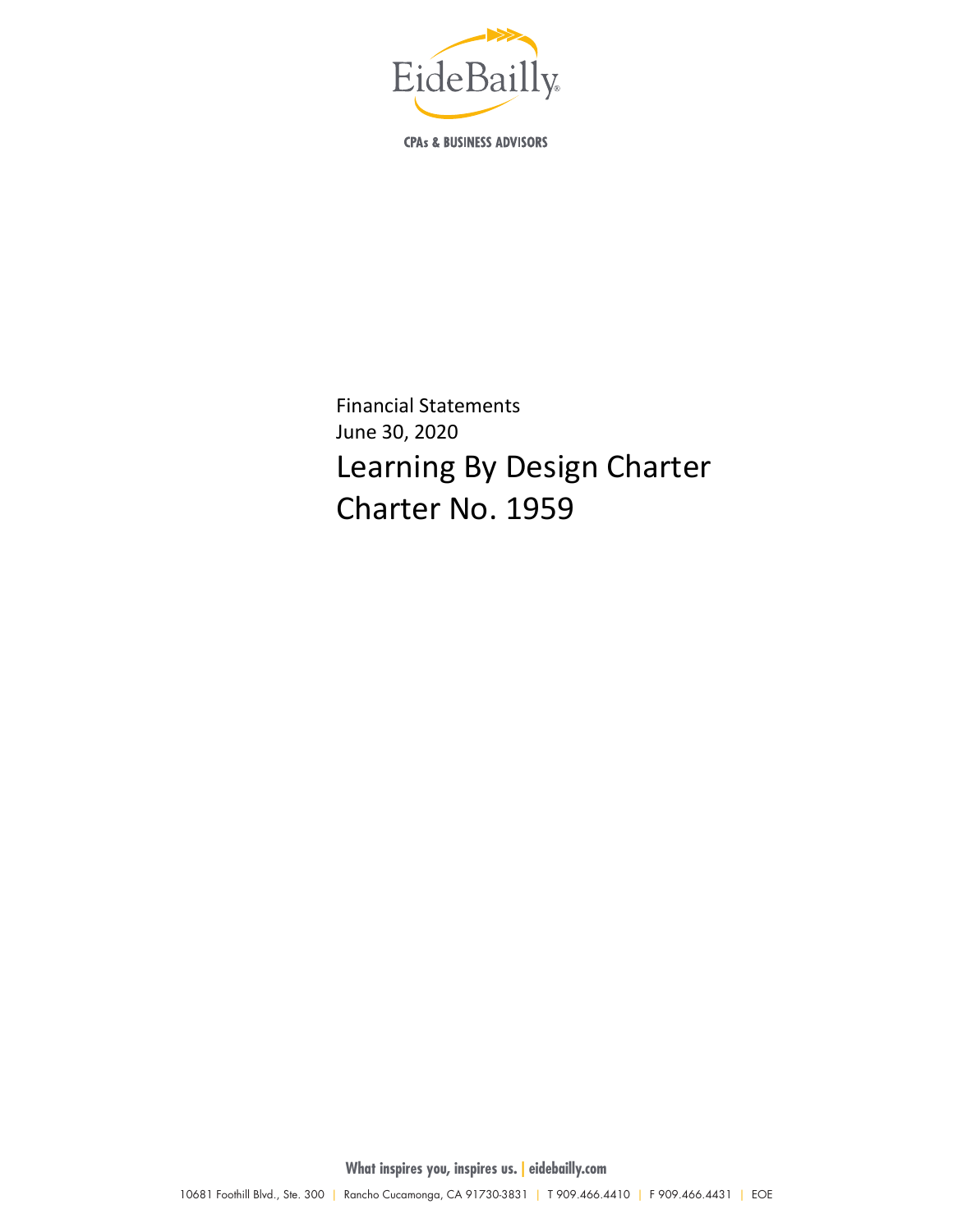| <b>Financial Statements</b>                                                                                                                                                                                 |  |
|-------------------------------------------------------------------------------------------------------------------------------------------------------------------------------------------------------------|--|
|                                                                                                                                                                                                             |  |
| Supplementary Information                                                                                                                                                                                   |  |
| Reconciliation of Annual Financial and Budget Report with Audited Financial Statements 19                                                                                                                   |  |
| Independent Auditor's Reports                                                                                                                                                                               |  |
| Independent Auditor's Report on Internal Control over Financial Reporting and on Compliance and Other<br>Matters Based on an Audit of Financial Statements Performed in Accordance with Government Auditing |  |
|                                                                                                                                                                                                             |  |
| Schedule of Findings and Questioned Costs                                                                                                                                                                   |  |
|                                                                                                                                                                                                             |  |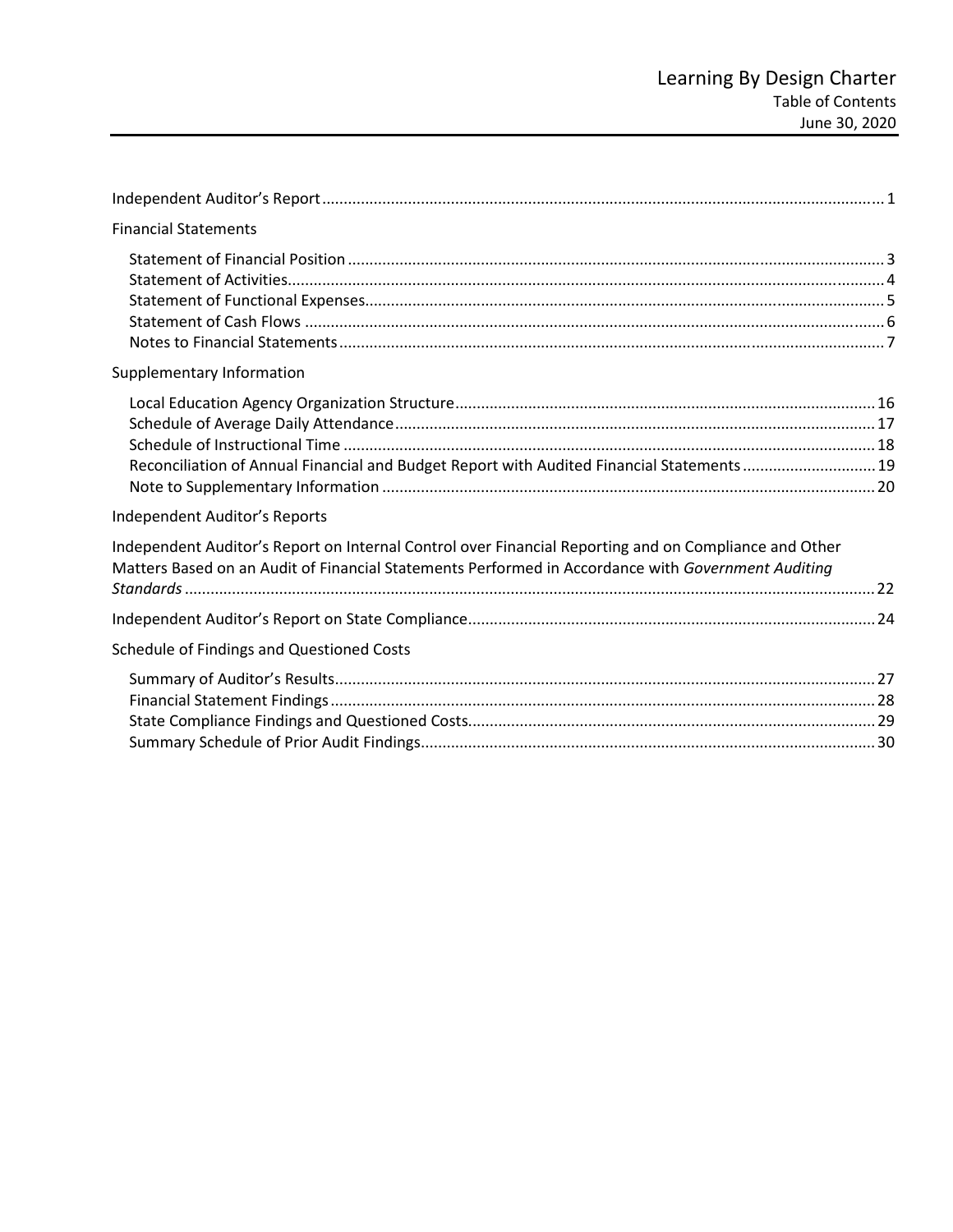

**CPAs & BUSINESS ADVISORS** 

#### **Independent Auditor's Report**

<span id="page-2-0"></span>Governing Board Learning By Design Charter Los Angeles, California

### **Report on the Financial Statements**

We have audited the accompanying financial statements of Learning By Design Charter (the Organization) (a California Nonprofit Public Benefit Corporation), which are comprised of the statement of financial position as of June 30, 2020, and the related statement of activities, functional expenses, and cash flows for the year then ended, and the related notes to the financial statements.

### **Management's Responsibility for the Financial Statements**

Management is responsible for the preparation and fair presentation of these financial statements in accordance with accounting principles generally accepted in the United States of America; this includes the design, implementation, and maintenance of internal control relevant to the preparation and fair presentation of financial statements that are free from material misstatement, whether due to fraud or error.

# **Auditor's Responsibility**

Our responsibility is to express an opinion on these financial statements based on our audit. We conducted our audit in accordance with auditing standards generally accepted in the United States of America and the standards applicable to financial audits contained in *Government Auditing Standards*, issued by the Comptroller General of the United States. Those standards require that we plan and perform the audit to obtain reasonable assurance about whether the financial statements are free from material misstatement.

An audit involves performing procedures to obtain audit evidence about the amounts and disclosures in the financial statements. The procedures selected depend on the auditor's judgment, including the assessment of the risks of material misstatement of the financial statements, whether due to fraud or error. In making those risk assessments, the auditor considers internal control relevant to the Organization's preparation and fair presentation of the financial statements in order to design audit procedures that are appropriate in the circumstances, but not for the purpose of expressing an opinion on the effectiveness of the Organization's internal control. Accordingly, we express no such opinion. An audit also includes evaluating the appropriateness of accounting policies used and the reasonableness of significant accounting estimates made by management, as well as evaluating the overall presentation of the financial statements.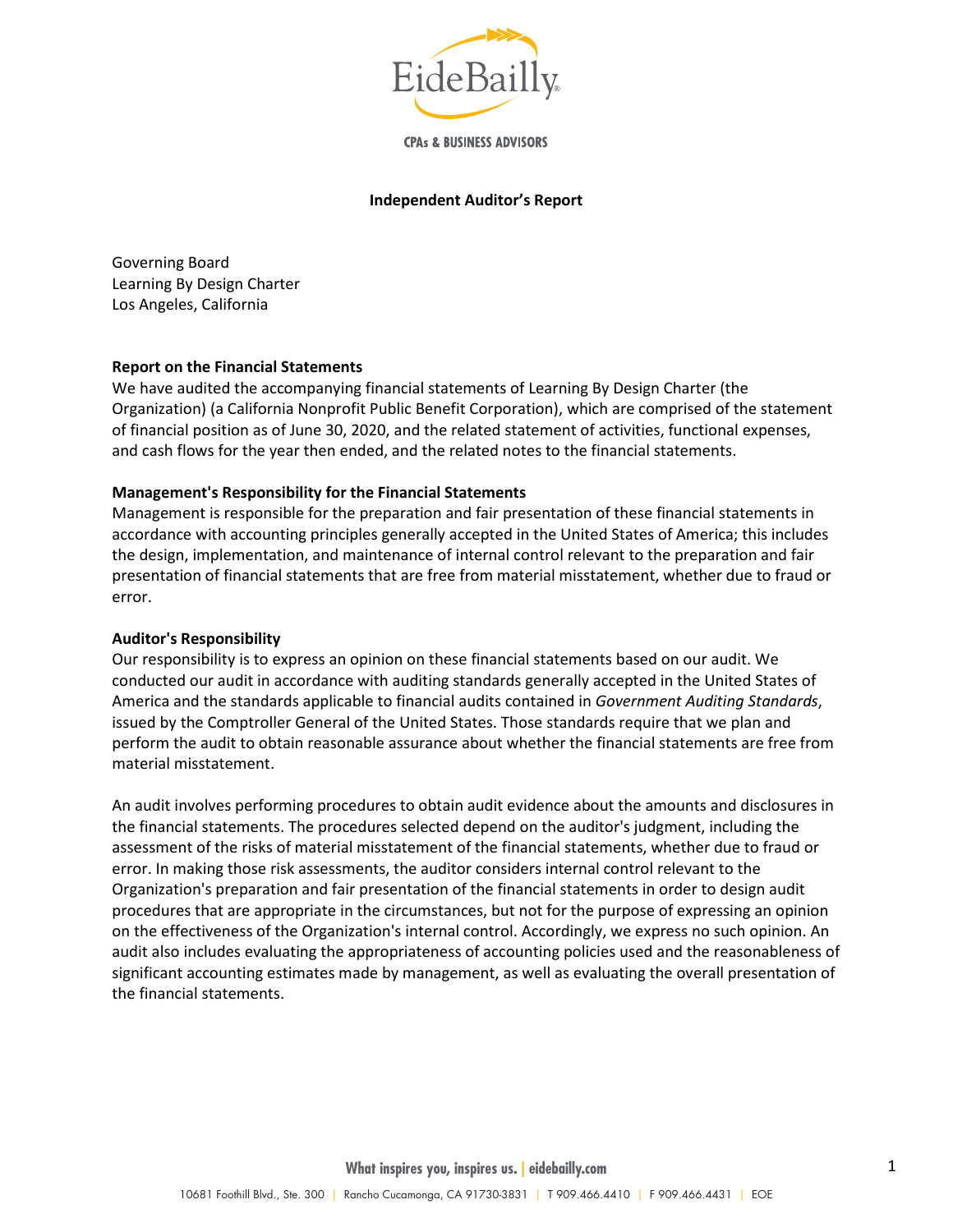We believe that the audit evidence we have obtained is sufficient and appropriate to provide a basis for our audit opinion.

### **Opinion**

In our opinion, the financial statements referred to above present fairly, in all material respects, the respective financial position of the Organization, as of June 30, 2020, and the changes in its net assets and its cash flows for the year then ended in accordance with accounting principles generally accepted in the United States of America.

# **Other Matters**

# **Other Information**

Our audit was conducted for the purpose of forming an opinion on the financial statements as a whole. The accompanying supplementary information as listed on the table of contents are presented for purposes of additional analysis and are not a required part of the financial statements.

The supplementary information as listed in the table of contents is the responsibility of management, and was derived from, and relates directly to the underlying accounting and other records used to prepare the financial statements. Such information has been subjected to the auditing procedures applied in the audit of the financial statements and certain additional procedures, including comparing and reconciling such information directly to the underlying accounting and other records used to prepare the financial statements or to the financial statements themselves, and other additional procedures in accordance with auditing standards generally accepted in the United States of America. In our opinion, the accompanying supplementary information is fairly stated, in all material respects, in relation to the financial statements as a whole.

# **Other Reporting Required by** *Government Auditing Standards*

In accordance with *Government Auditing Standards*, we have also issued our report dated December 15, 2020 on our consideration of the Organization's internal control over financial reporting and on our tests of its compliance with certain provisions of laws, regulations, contracts, and grant agreements and other matters. The purpose of that report is solely to describe the scope of our testing of internal control over financial reporting and compliance and the results of that testing, and not to provide an opinion on the effectiveness of the Organization's internal control over financial reporting or on compliance. That report is an integral part of an audit performed in accordance with *Government Auditing Standards* in considering the Organization's internal control over financial reporting and compliance.

Fede Saelly LLP

Rancho Cucamonga, California December 15, 2020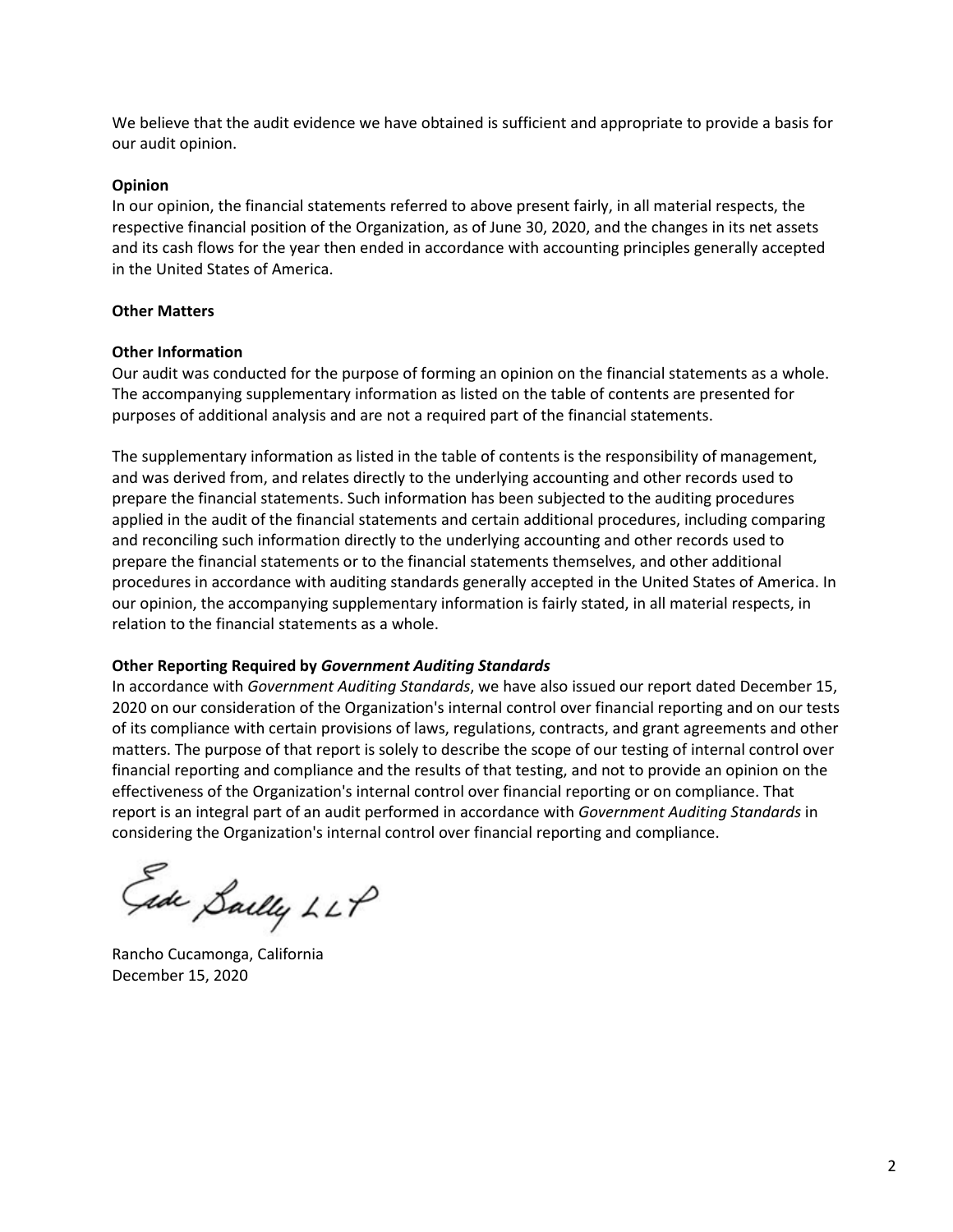<span id="page-4-1"></span><span id="page-4-0"></span>

| Assets                                                 |               |
|--------------------------------------------------------|---------------|
| <b>Current Assets</b>                                  |               |
| Cash                                                   | \$<br>71,447  |
| Accounts receivable                                    | 340,973       |
| Prepaid expenses                                       | 17,822        |
| <b>Total Current Assets</b>                            | 430,242       |
| <b>Non-Current Assets</b>                              |               |
| Security deposits                                      | 13,000        |
| Property and equipment, net                            | 12,340        |
| <b>Total Non-Current Assets</b>                        | 25,340        |
| <b>Total assets</b>                                    | 455,582       |
| Liabilities                                            |               |
| <b>Current Liabilities</b>                             |               |
| Accounts payable                                       | \$<br>187,423 |
| <b>Accrued liabilities</b>                             | 332,525       |
| Refundable advance - Paycheck Protection Program (PPP) | 165,000       |
| Current portion of revolving loan                      | 62,502        |
| <b>Total Current Liabilities</b>                       | 747,450       |
|                                                        |               |
| Long-term liabilities                                  | 124,996       |
| Revolving loan, less current portion                   |               |
| <b>Total Liabilities</b>                               | 872,446       |
| Net Assets (Deficit)                                   |               |
| Without donor restrictions                             | (416, 864)    |
| Total liabilities and net assets                       | \$<br>455,582 |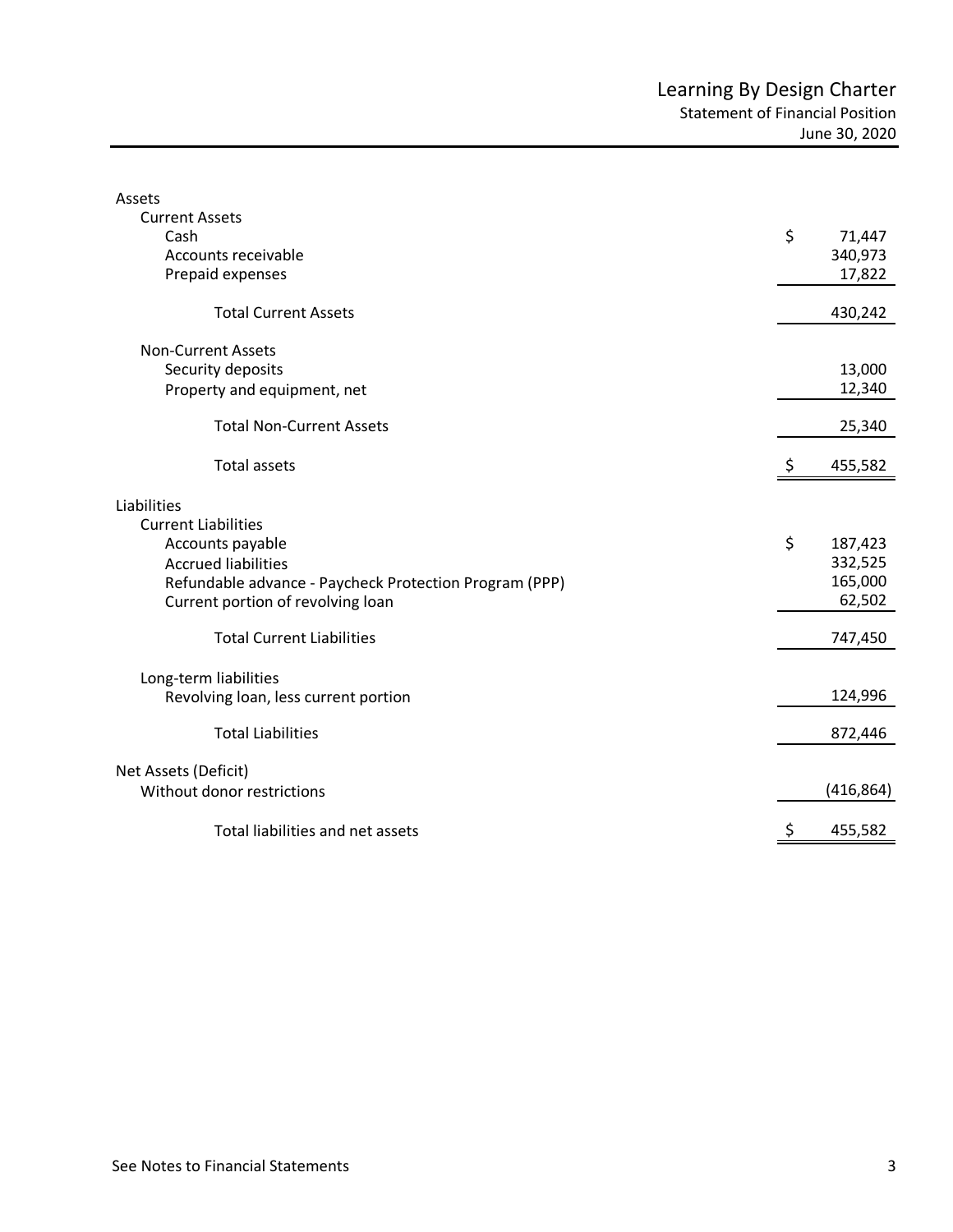<span id="page-5-0"></span>

|                                                                                                                     | Without donor<br>Restrictions                   |
|---------------------------------------------------------------------------------------------------------------------|-------------------------------------------------|
| Support and revenues<br>Local Control Funding Formula<br>Federal revenues<br>Other state revenues<br>Local revenues | \$<br>1,344,634<br>131,981<br>134,591<br>81,288 |
| Total support and revenues                                                                                          | 1,692,494                                       |
| Expenses<br><b>Program Services</b><br>Management and General                                                       | 1,499,085<br>181,204                            |
| <b>Total Expenses</b>                                                                                               | 1,680,289                                       |
| Change in Net Assets                                                                                                | 12,205                                          |
| Net Assets (Deficit), Beginning of Year                                                                             | (429,069)                                       |
| Net Assets (Deficit), End of Year                                                                                   | (416, 864)                                      |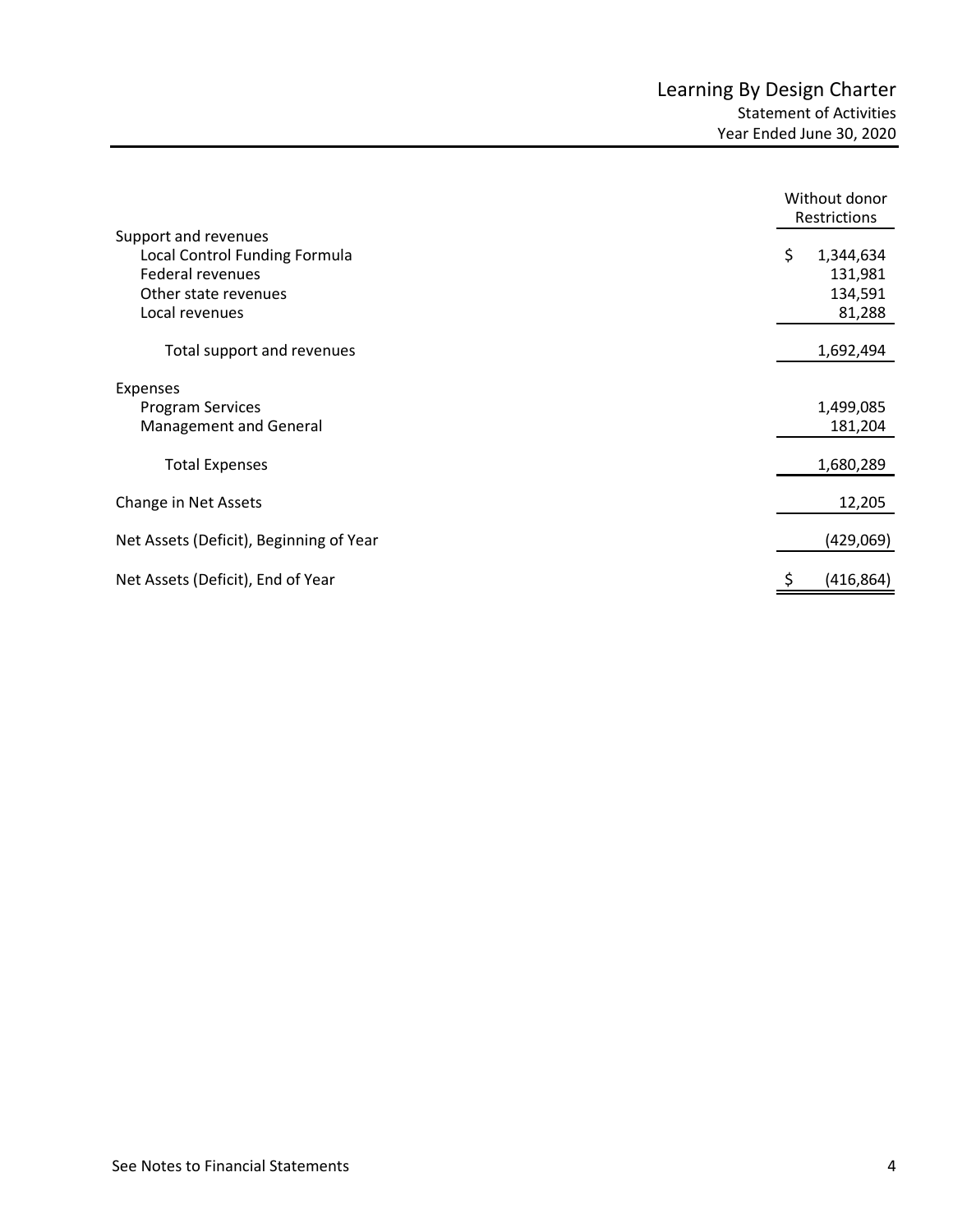<span id="page-6-0"></span>

|                                  | Program<br><b>Services</b> | Management<br>and General | Total<br><b>Expenses</b> |
|----------------------------------|----------------------------|---------------------------|--------------------------|
| <b>Salaries</b>                  | \$<br>690,745              | \$<br>96,452              | \$<br>787,197            |
| <b>Employee benefits</b>         | 14,131                     | 1,925                     | 16,056                   |
| Payroll taxes                    | 71,135                     | 9,535                     | 80,670                   |
| Fees for services                | 400,049                    | 42,199                    | 442,248                  |
| Office expenses                  | 32,905                     | 5,389                     | 38,294                   |
| Occupancy                        | 144,242                    | 5,268                     | 149,510                  |
| Conferences and meeting          | 10,825                     | 37                        | 10,862                   |
| Interest                         |                            | 5,683                     | 5,683                    |
| Depreciation                     |                            | 4,856                     | 4,856                    |
| Insurance                        | 21,886                     | 3,056                     | 24,942                   |
| Special education                | 45,515                     | 6,355                     | 51,870                   |
| Instructional materials          | 67,652                     | 449                       | 68,101                   |
| <b>Total functional expenses</b> | 1,499,085                  | 181,204                   | 1,680,289                |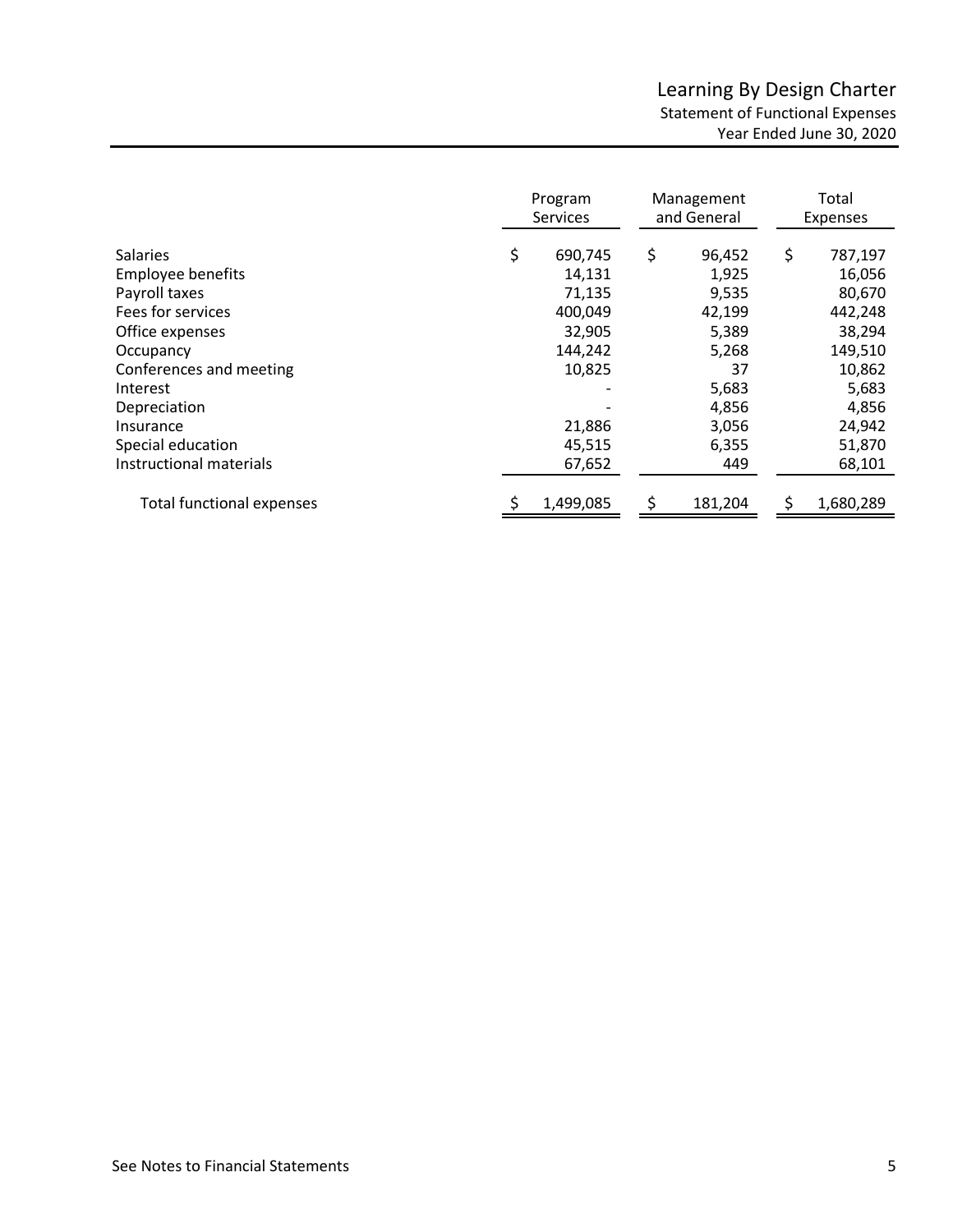<span id="page-7-0"></span>

| Cash Flows from Operating Activities<br>Change in net assets<br>Adjustments to reconcile change in net assets<br>to net cash from operating activities               | \$<br>12,205                                          |
|----------------------------------------------------------------------------------------------------------------------------------------------------------------------|-------------------------------------------------------|
| Depreciation expense                                                                                                                                                 | 4,856                                                 |
| Changes in operating assets and liabilities<br>Accounts receivable<br>Prepaid expenses<br>Accounts payable<br><b>Accrued liabilities</b><br>Refundable advance - PPP | (306, 704)<br>965<br>(102, 394)<br>320,717<br>165,000 |
| Net Cash from Operating Activities                                                                                                                                   | 94,645                                                |
| Cash Flows used for Financing Activities<br>Principal payments on revolving loan                                                                                     | (221, 834)                                            |
| Net Change in Cash                                                                                                                                                   | (127, 189)                                            |
| Cash, Beginning of Year                                                                                                                                              | 198,636                                               |
| Cash, End of Year                                                                                                                                                    | 71,447                                                |
| <b>Supplemental Cash Flow Disclosure</b><br>Cash paid during the period in interest                                                                                  | 5,683                                                 |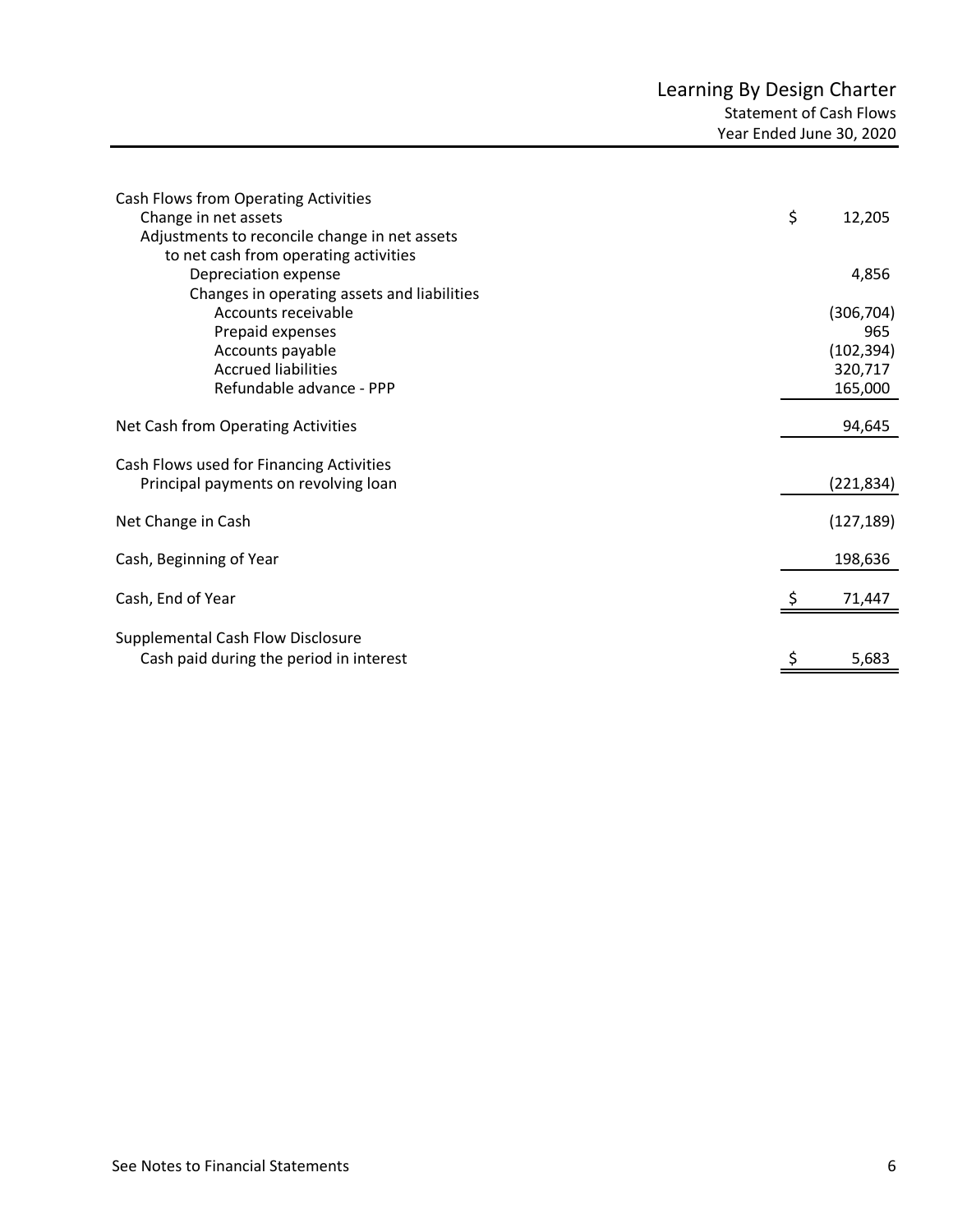# <span id="page-8-0"></span>**Note 1 - Principal Activity and Significant Accounting Policies**

# **Organization**

Learning By Design Charter (the Organization) was incorporated in the State of California in 2016 as a nonprofit public benefit corporation that is organized under the Nonprofit Public Benefit Corporation Law exclusively for charitable and educational purposes within the meaning of  $501(c)(3)$  of the Internal Revenue Code of 1954. The Organization was approved by the State of California Department of Education on May 10, 2018. The Organization opened in 2018 and currently serves approximately 121 students in grades kindergarten through fifth. On February 6, 2018, the Organization was approved by Los Angeles Unified School District for five years ending in 2023.

Charter school number authorized by the State: 1959

Mission: "Learning by Design, a new TK/K-5 charter school in South Los Angeles is designed to foster educational equity and cultivate diverse students becoming thoughtful and courageous change makers and problem solvers of tomorrow, through a dynamic 21st Century learning experience with an emphasis on personalized and experiential/hands-on learning".

# **Basis of Accounting**

The accompanying financial statements were prepared using the accrual basis of accounting in accordance with accounting principles generally accepted in the United States of America as applicable to nonprofit organizations. Revenues are recognized as discussed below, and expenditures are recognized in the accounting period in which the liability is incurred.

# **Net Assets**

Net assets, revenues, gains, and losses are classified based on the existence or absence of donor or grantor restrictions. Accordingly, net assets and changes therein are classified and reported as follows:

*Net Assets Without Donor Restrictions –* Net assets available for use in general operations and not subject to donor restrictions.

*Net Assets with Donor Restrictions –* Net assets subject to donor (or certain grantor) restrictions. Some donor imposed (or grantor) restrictions are temporary in nature, such as those that will be met by the passage of time or other events specified by the donor. Other donor restrictions are perpetual in nature, where the donor stipulates that resources be maintained in perpetuity. The Organization reports contributions restricted by donors as increases in net assets with donor restrictions if they are received with donor stipulations that limit the use of the donated assets. When a donor restriction expires, that is, when a stipulated time restriction ends, or purpose restriction is accomplished, net assets with donor restrictions are reclassified to net assets without donor restrictions and reported in the statement of activities as net assets released from restrictions.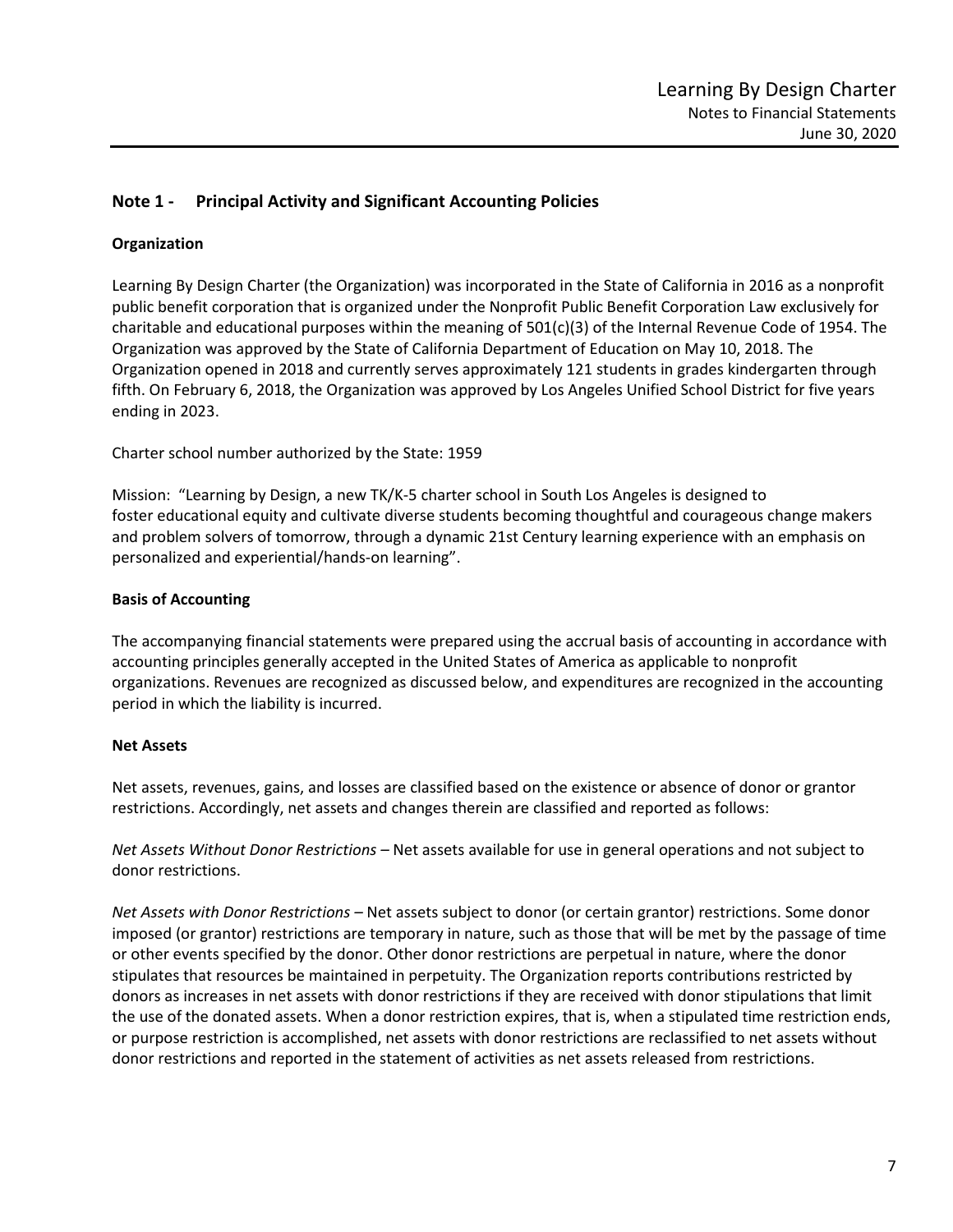# **Receivables and Credit Policies**

Accounts receivable consist primarily of noninterest-bearing amounts due for educational programs. Management determines the allowance for uncollectable accounts receivable based on historical experience, an assessment of economic conditions, and a review of subsequent collections. Accounts receivable are written off when deemed uncollectable. No allowance for doubtful accounts has been established, as the Organization deems all amounts to be fully collectible. Substantially all outstanding accounts receivable as of June 30, 2020 are due from state and/or federal sources related to grant contributions and are expected to be collected within a period of less than one year.

# **Property and Equipment**

Property and equipment additions over \$5,000 are recorded at cost, or if donated, at fair value on the date of donation. Depreciation and amortization are computed using the straight-line method over the estimated useful lives of the assets ranging from 3 to 30 years, or in the case of capitalized leased assets or leasehold improvements, the lesser of the useful life of the asset or the lease term. When assets are sold or otherwise disposed of, the cost and related depreciation or amortization are removed from the accounts, and any remaining gain or loss is included in the statement of activities. Cost of maintenance and repairs that do not improve or extend the useful lives of the respective assets are expensed currently.

The Organization reviews the carrying values of property and equipment for impairment whenever events or circumstances indicate that the carrying value of an asset may not be recoverable from the estimated future cash flows expected to result from its use and eventual disposition. When considered impaired, an impairment loss is recognized to the extent carrying value exceeds the fair value of the asset. There were no indicators of asset impairment during the year ended June 30, 2020.

# **Revenue and Revenue Recognition**

Revenue is recognized when earned. Operating funds for the Organization are derived principally from state and federal sources. The Organization receives state funding based on each of the enrolled student's average daily attendance (ADA) in its school. Contributions are recognized when cash or notification of an entitlement is received. Conditional contributions, that is, those with a measurable performance or other barrier, and a right of return, are not recognized until the conditions on which they depend have been substantially met. The majority of the Organization's federal and state contracts and grants are conditioned upon certain performance requirements and the incurrence of allowable qualifying expenses.

Contributions of goods are recorded at fair value. Contributions of services are recorded at fair value as revenue at the time the service is rendered when specialized skills are required and when the Organization would otherwise purchase the services. No amounts have been reflected in the accompanying financial statements for contributed goods or services during the year being reported because items did not meet the definition above. Contributions with donor restrictions received are recorded as increases in net assets with donor restrictions. Net assets with donor restrictions received are recognized as revenue without donor restrictions when the terms of the restrictions are met, which may be in the same period if the revenue is received and the restriction satisfied during the same period. All contributions are considered to be available for use without donor restrictions unless specifically restricted by the donor.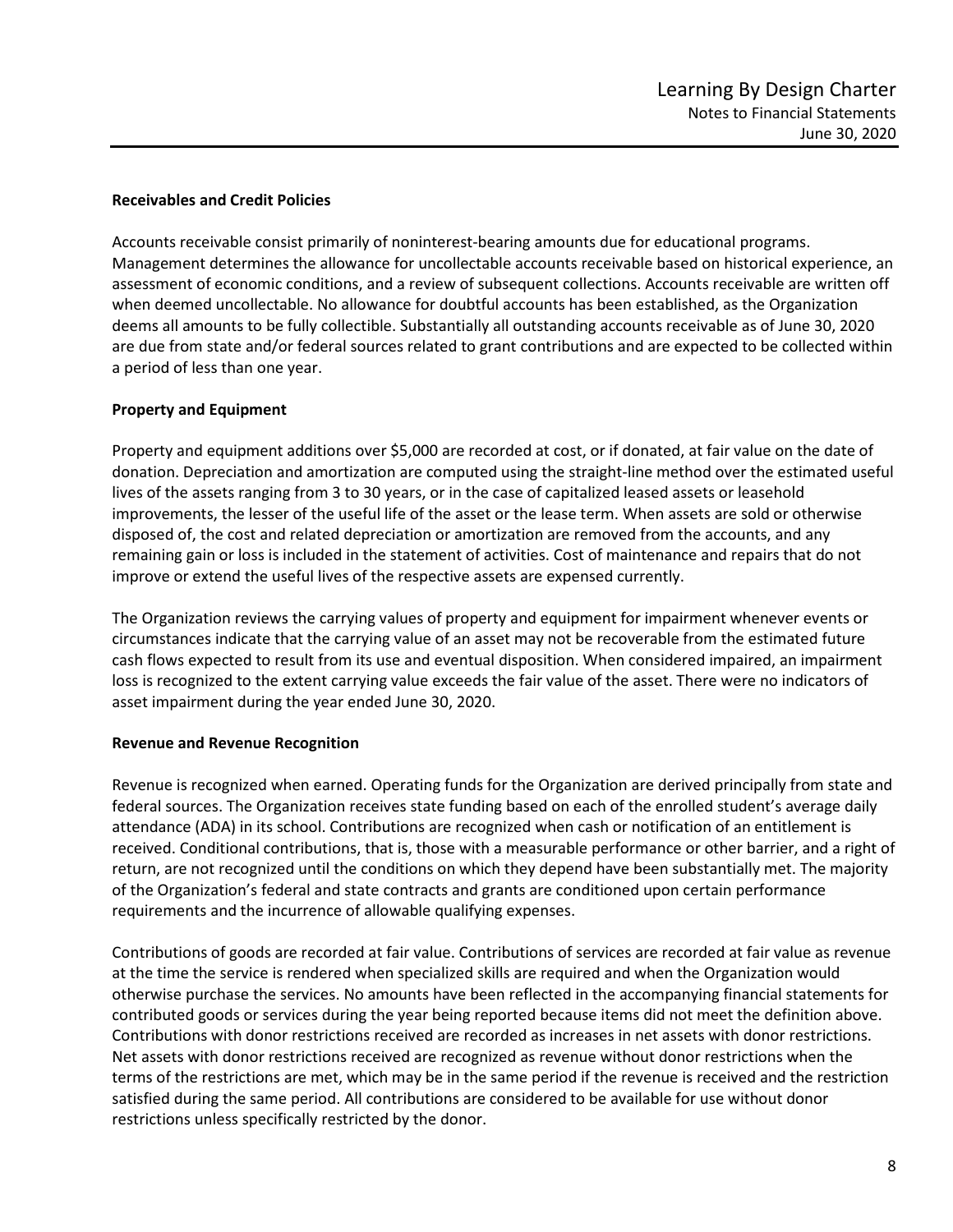The Organization was granted a \$165,000 loan under the Paycheck Protection Program (PPP) administered by a Small Business Administration (SBA) approved partner. The loan is uncollateralized and is fully guaranteed by the Federal government. The Organization is eligible for loan forgiveness of up to 100% of the loan, upon meeting certain requirements. The Organization has recorded the loan and any accrued interest as a refundable advance and will record the forgiveness in accordance with guidance for conditional contributions when there is no longer a measurable performance or other barrier and a right to return of the PPP loan or when such conditions are explicitly waived. Proceeds from the loan are eligible for forgiveness if the Organization maintains employment levels during its covered period and uses the funds for certain payroll, rent, and utility expenses. No contribution revenue has been recorded for the year ended June 30, 2020. The Organization will be required to repay any remaining balance, plus interest accrued at 1 percent, in monthly payments commencing upon notification of forgiveness or partial forgiveness. At June 30, 2020, the refundable advance related to PPP consists of \$165,000.

# **Functional Allocation of Expenses**

The financial statements report categories of expenses that are attributed to program service activities or supporting services activities. The costs of program and supporting services activities have been summarized on a functional basis in the statement of activities. The statement of functional expenses present the natural classification detail of expenses by function. Accordingly, certain costs have been allocated among the programs and supporting services benefited based on management's estimates. The expenses that are allocated include occupancy, which are allocated on a square footage basis, as well as salaries and wages, benefits, payroll taxes, professional services, office expenses, information technology, insurance, and other, which are allocated on the basis of estimates of time and effort**.**

# **Income Taxes**

The Organization is organized as a California nonprofit corporation and has been recognized by the Internal Revenue Service (IRS) as exempt from federal income taxes under Section 501(a) of the Internal Revenue Code as an organization described in Section 501(c)(3), and qualifies for the charitable contribution deduction under Section 170(b)(1)(A)(vi). It is also exempt from State franchise and income taxes under Section 23701(d) of the California Revenue and Taxation Code. The Organization is annually required to file a Return of Organization Exempt from Income Tax (Form 990) with the IRS. In addition, the Organization is subject to income tax on net income that is derived from business activities that are unrelated to its exempt purposes. The Organization determined that it is not subject to unrelated business income tax and has not filed an Exempt Organization Business Income Tax Return (Form 990‐T) with the IRS.

Management believes that the Organization has appropriate support for any tax positions taken affecting its annual filing requirements, and as such, does not have any uncertain tax positions that are material to the financial statements. The Organization would recognize future accrued interest and penalties related to unrecognized tax benefits and liabilities in income tax expense if such interest and penalties are incurred**.**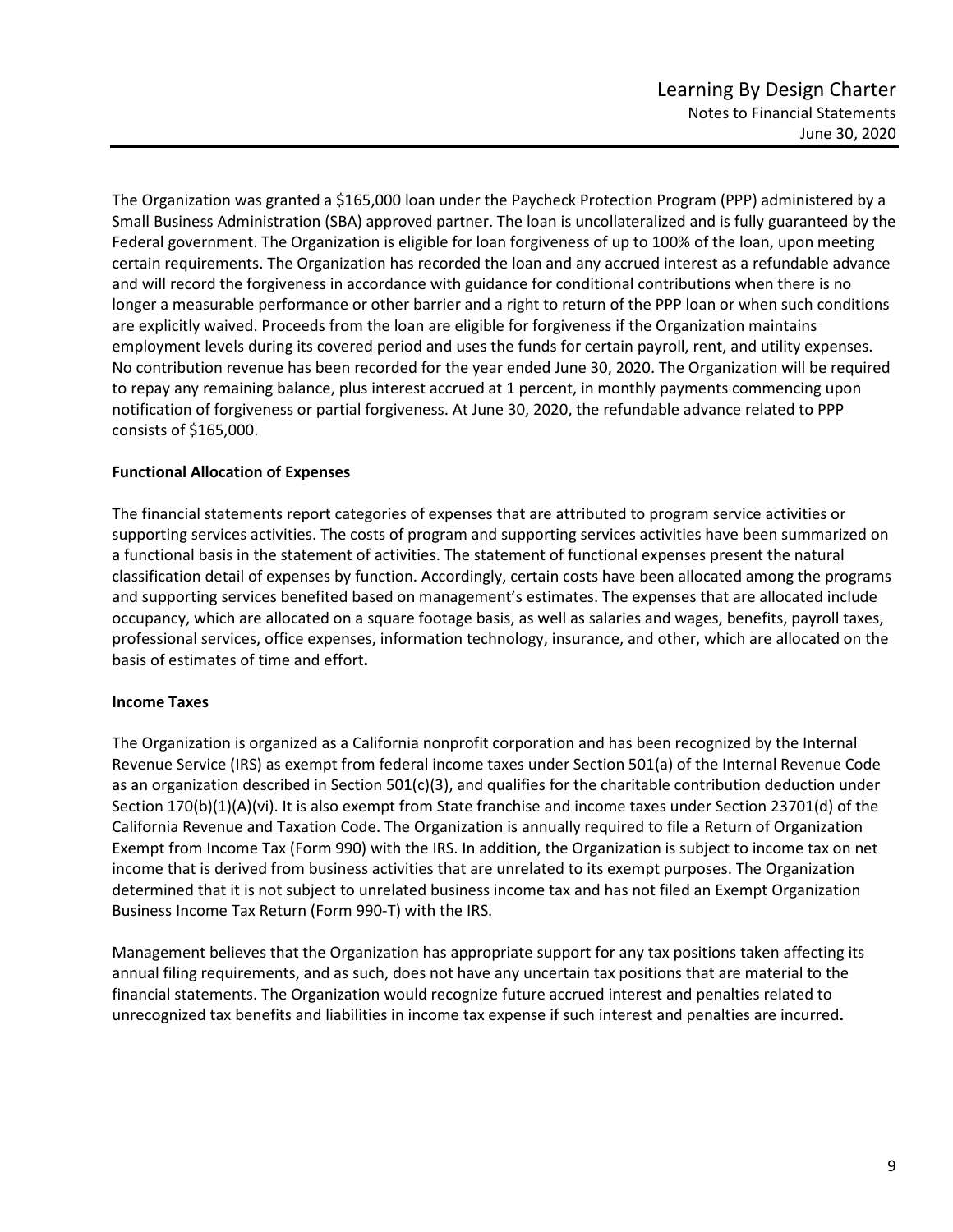# **Estimates**

The preparation of financial statements in conformity with generally accepted accounting principles requires management to make estimates and assumptions that affect the reported amounts of assets and liabilities at the date of the financial statements and the reported amounts of revenues and expenses during the reporting period. Accordingly, actual results could differ from those estimates.

# **Financial Instruments and Credit Risk**

Deposit concentration risk is managed by placing cash, money market accounts, and certificates of deposit with financial institutions believed by management to be creditworthy. At times, amounts on deposit may exceed insured limits or include uninsured investments in money market mutual funds. To date, no losses have been experienced in any of these accounts. Credit risk associated with accounts receivable is considered to be limited due to high historical collection rates and because substantial portions of the outstanding amounts are due from governmental agencies supportive of the Organization's mission.

# **Recent Accounting Pronouncements**

In February 2016, FASB issued Accounting Standards Update (ASU) 2016‐02, *Leases*. ASU 2016‐02 requires a lessee to recognize a lease asset representing its right to use the underlying asset for the lease term, and a lease liability for the payments to be made to lessor, on its statement of financial position for all operating leases greater than 12 months. Although the full impact of this update on the Organization's financial statements has not yet been determined, the future adoption of this guidance will require the Organization to record assets and liabilities on its statement of financial position relating to facility and other leases currently being accounted for as operating leases.

The ASU is effective for the Organization for the year ended June 30, 2022. Management is evaluating the impact of the adoption of this standard.

FASB Accounting Standards Codification Topic 606, *Revenue from Contracts with Customers*, as amended, supersedes or replaces nearly all GAAP revenue recognition guidance. These standards establish a new contract and control-based revenue recognition model, change the basis for deciding when revenue is recognized over time or at a point in time, and expand disclosures about revenue.

Topic 606 is effective for the Organization for the year ended June 30, 2021. Management is evaluating the impact of the adoption of this standard.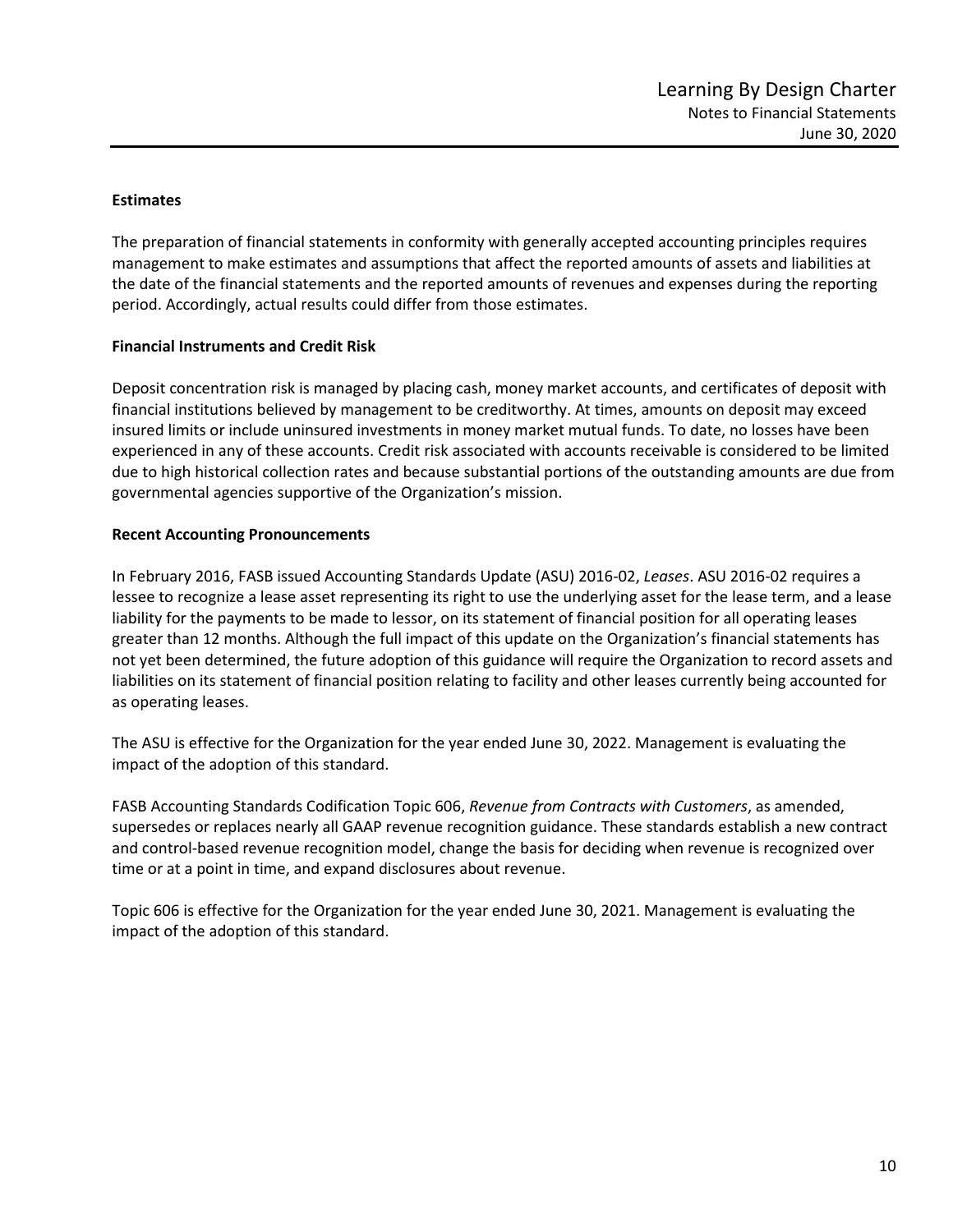# **Change in Accounting Principle**

The Organization has adopted the provisions of ASU 2018‐08, *Clarifying the Scope and the Accounting Guidance for Contributions Received and Contributions Made* (ASU 2018-08) applicable to contributions received and has early adopted the provisions of contributions made. ASU 2018-08 clarifies and improves the scope and the accounting guidance for contributions received and contributions made. Management has adopted this standard because it assists the Organization in evaluating whether transactions should be accounted for as contributions or exchange transactions and in determining whether a contribution is conditional. As of July 1, 2019, the Organization has implemented the provisions of ASU 2018‐08 on a modified prospective basis to agreements that were not completed as of the date of adoption or were entered after the date of adoption. Management has determined that the adoption of this standard did not have a significant impact on the Organization's financial statements.

On June 3, 2020, the FASB issued Accounting Standards Update (ASU) 2020-05, *Revenue from Contracts with Customers* (Topic 606) and *Leases* (Topic 842) Effective Dates for Certain Entities, as part of its efforts to support and assist stakeholders as they cope with the many challenges and hardships related to the COVID-19 pandemic.

ASU 2020-05 defers the effective date of FASB ASC 606, *Revenue from Contract with Customers*, for certain entities that have not yet issued their financial statements (or made financial statements available for issuance) reflecting the adoption of FASB ASC 606. Those entities may elect to adopt FASB ASC 606 for annual reporting periods beginning after December 15, 2019, and for interim reporting periods within annual reporting periods beginning after December 15, 2020. Those entities may elect to follow the original effective date of annual reporting periods beginning after December 15, 2018, and interim reporting periods within annual reporting periods beginning after December 15, 2019.

The effective date for a public business entity, a nonprofit entity that has issued, or is a conduit bond obligor for, securities that are traded, listed, or quoted on an exchange or an over-the-counter market, and an employee benefit plan that files or furnishes financial statements with or to the Securities and Exchange Commission (SEC) is not affected by the amendments in this ASU.

The effective date of FASB ASC 842, *Leases*, is deferred by one year, as follows:

For private companies and private nonprofits, to fiscal years beginning after December 15, 2021, and interim periods within fiscal years beginning after December 15, 2022.

For public nonprofits that have not yet issued their financial statements (or made financial statements available for issuance) reflecting the adoption of FASB ASC 842, to fiscal years beginning after December 15, 2019, including interim periods within those fiscal years.

The Organization has adopted this standard as management believes the standard improves the usefulness and understandability of the Organization's financial reporting. Accordingly, there is no effect on net assets in connection with the implementation of ASU 2020-05.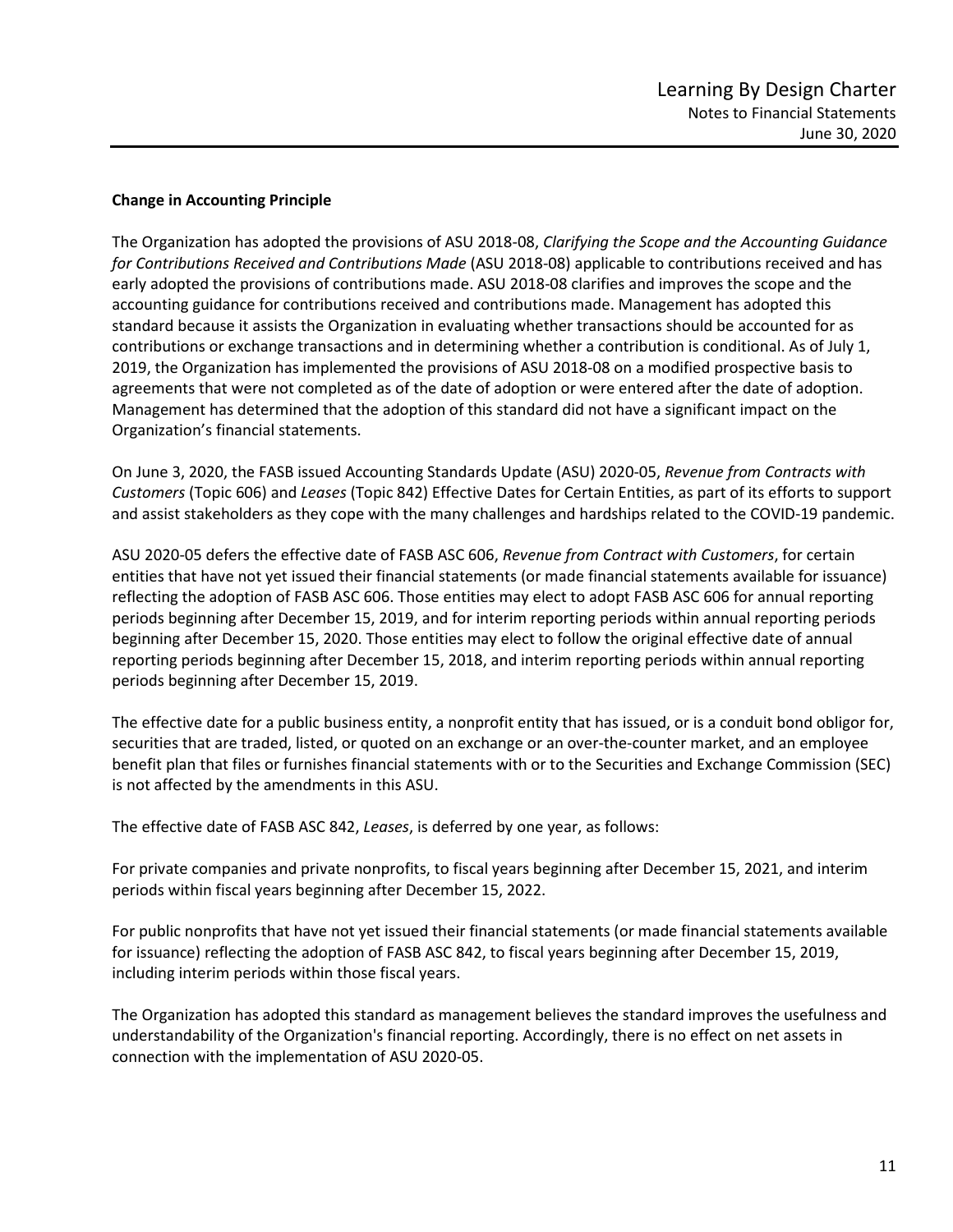# **Note 2 - Liquidity and Availability**

Financial assets available for general expenditure, that is, without donor or other restrictions limiting their use, within one year of the statement of financial position date, comprise the following:

| Cash<br>Accounts receivable |  | 71.447<br>340,973 |
|-----------------------------|--|-------------------|
| Total                       |  | 412,420           |

As part of the Organization's liquidity management, it has a policy to structure its financial assets to be available as its general expenditures, liabilities, and other obligations become due.

# **Note 3 - Property and Equipment**

Property and equipment consist of the following at June 30, 2020:

| <b>Building improvements</b>  | 4,895   |
|-------------------------------|---------|
| Computer and equipment        | 16,145  |
|                               | 21,040  |
| Less accumulated depreciation | (8,700) |
| Total                         | 12,340  |

# **Note 4 - Revolving Loan**

The Organization applied for, and was accepted, into the California School Finance Authority Revolving Loan Fund Program in 2018. The Organization received an uncollateralized loan in the amount of \$250,000. The loan bears an interest rate of 2.245 percent with a maturity date in 2023. The repayment will be withheld from the Organization's future apportionment payments.

Future minimum payments are as follows:

| Year Ending<br>June 30, |    | Principal                  |
|-------------------------|----|----------------------------|
| 2021<br>2022<br>2023    | \$ | 62,502<br>62,502<br>62,494 |
| Total                   |    | 187,498                    |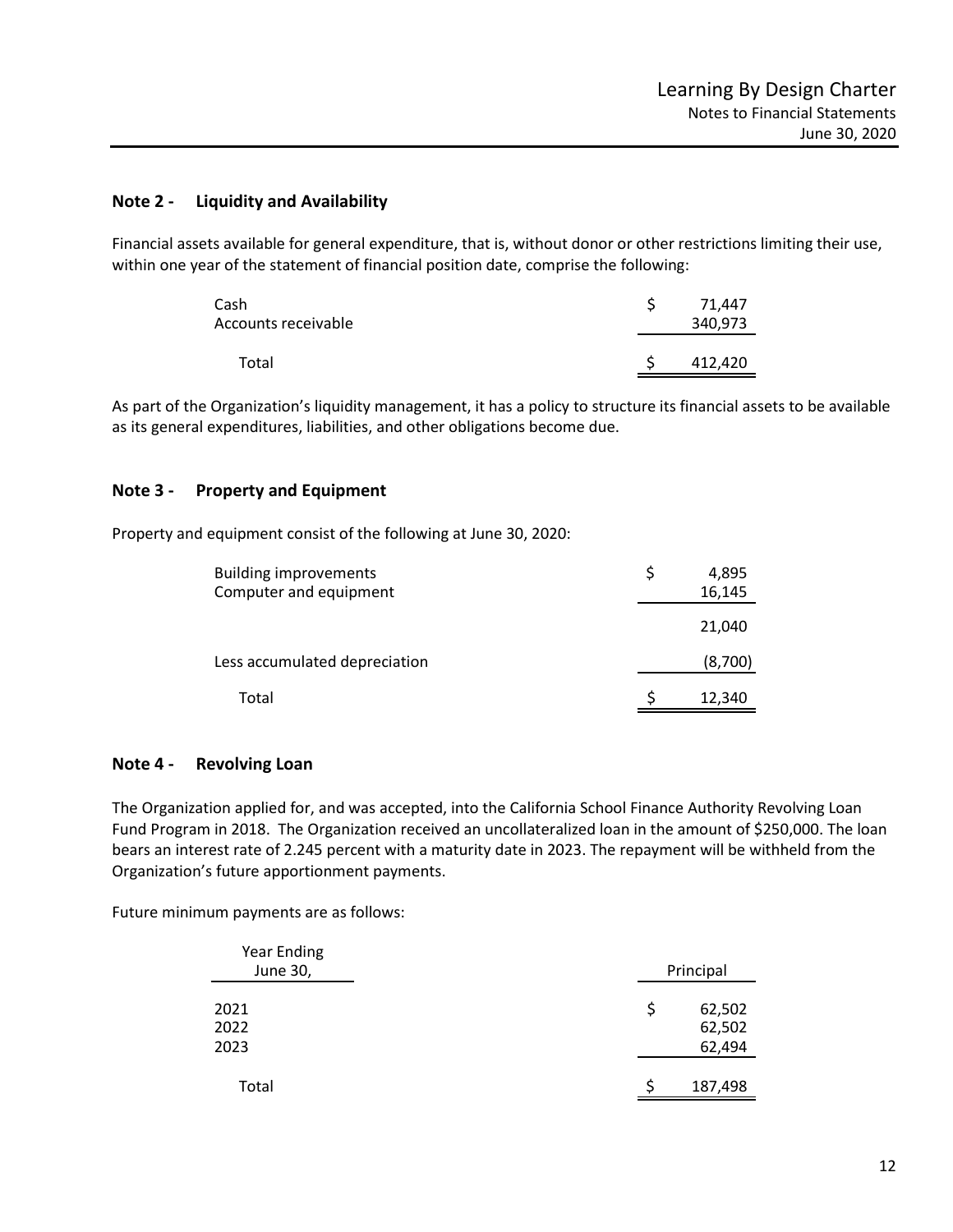# **Note 5 - Sale of Receivables**

The Organization entered into a receivable purchase agreement with Charter Asset Management Fund, LP (the "Purchaser" or "CAM") for short-term borrowings. The purpose was to aid in cash flow for charter school startup costs. In return for receiving advanced funds, the Organization granted title and interest to future state apportionment revenues to the purchaser. The transfers from the purchaser to the Organization were considered loans secured by future receivables due to Learning by Design Charter. The total amount borrowed, amounted to \$4,885,677 and repayment was made as of June 30, 2020 for \$4,712,484. The repayment included this amount in addition to admin fees and a discount of \$324,062. As of June 30, 2020, there was \$332,525 outstanding attributed to sale of receivables.

# **Note 6 - Operating Lease**

The Organization entered into a lease agreement with Archdiocese of Los Angeles & Welfare on behalf and for the benefit of St. Anslem Church in which the Organization will occupy 7019 S. Van Ness Avenue, Los Angeles, CA for its campus location. The term of this agreement expires on June 30, 2021. Lease expense for the fiscal year ending June 30, 2020 was \$143,000, which is included in occupancy in the statement of functional expenses.

Future minimum lease payments are as follows:

| Year Ending<br>June 30, | Lease<br>Payment |         |
|-------------------------|------------------|---------|
| 2021                    |                  | 168,000 |

# **Note 7 - Net Assets (Deficit)**

Due to the prior years' expected deficit spending in the Organization's first year of school operation, ending net assets resulted in a deficit of \$416,864 in the current year. As a result of one-time start-up costs, the Organization's total expenditures exceeded total revenue in the prior year. However current year revenues and expenditures increased \$12,205. The Charter has secured short-term borrowings to aid in cash flow concerns and has plans to reduce operating costs in Year 3 of school operation in order to end with a surplus. The Charter is expected to improve its financial position in future periods.

# **Note 8 - Contingencies**

The Organization has received State and Federal funds for specific purposes that are subject to review and audit by the grantor agencies. Although such audits could generate disallowances under terms of the grants, it is believed that any reimbursement, if required, would not be material.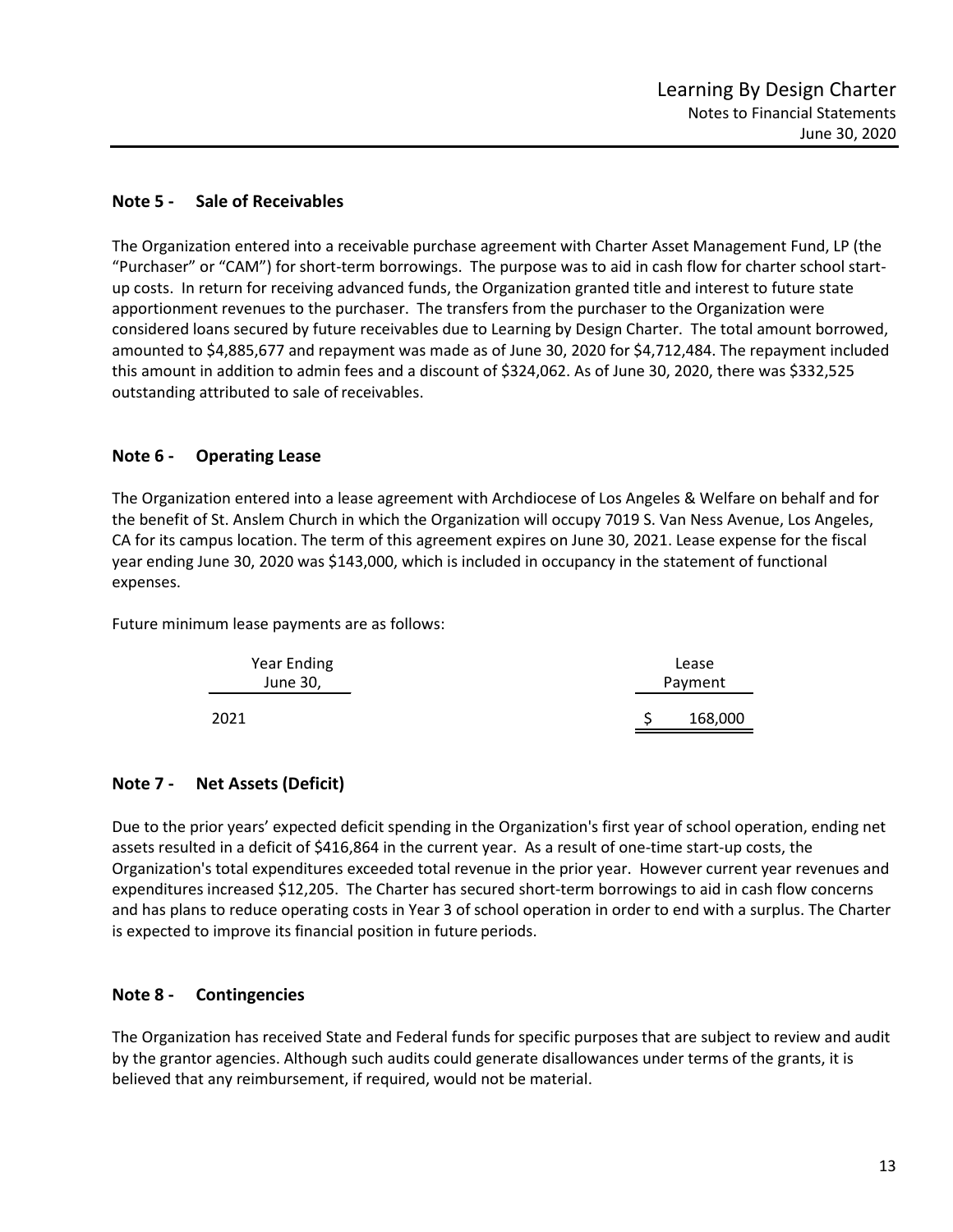# **Note 9 - Subsequent Events**

The Organization's management has evaluated events or transactions that may occur for potential recognition or disclosure in the financial statements through December 15, 2020, which is the date the financial statements were available to be issued. Management has determined that there were no subsequent events or transactions that would have a material impact on the current year financial statements.

Subsequent to year-end, the Organization has been negatively impacted by the effects of the world-wide coronavirus pandemic. The Organization is closely monitoring its operations, liquidity, and capital resources and is actively working to minimize the current and future impact of this unprecedented situation. As of the issuance date of these financial statements, the full impact to the Organization's financial position is not known beyond increased cash flow monitoring due to state apportionment deferrals.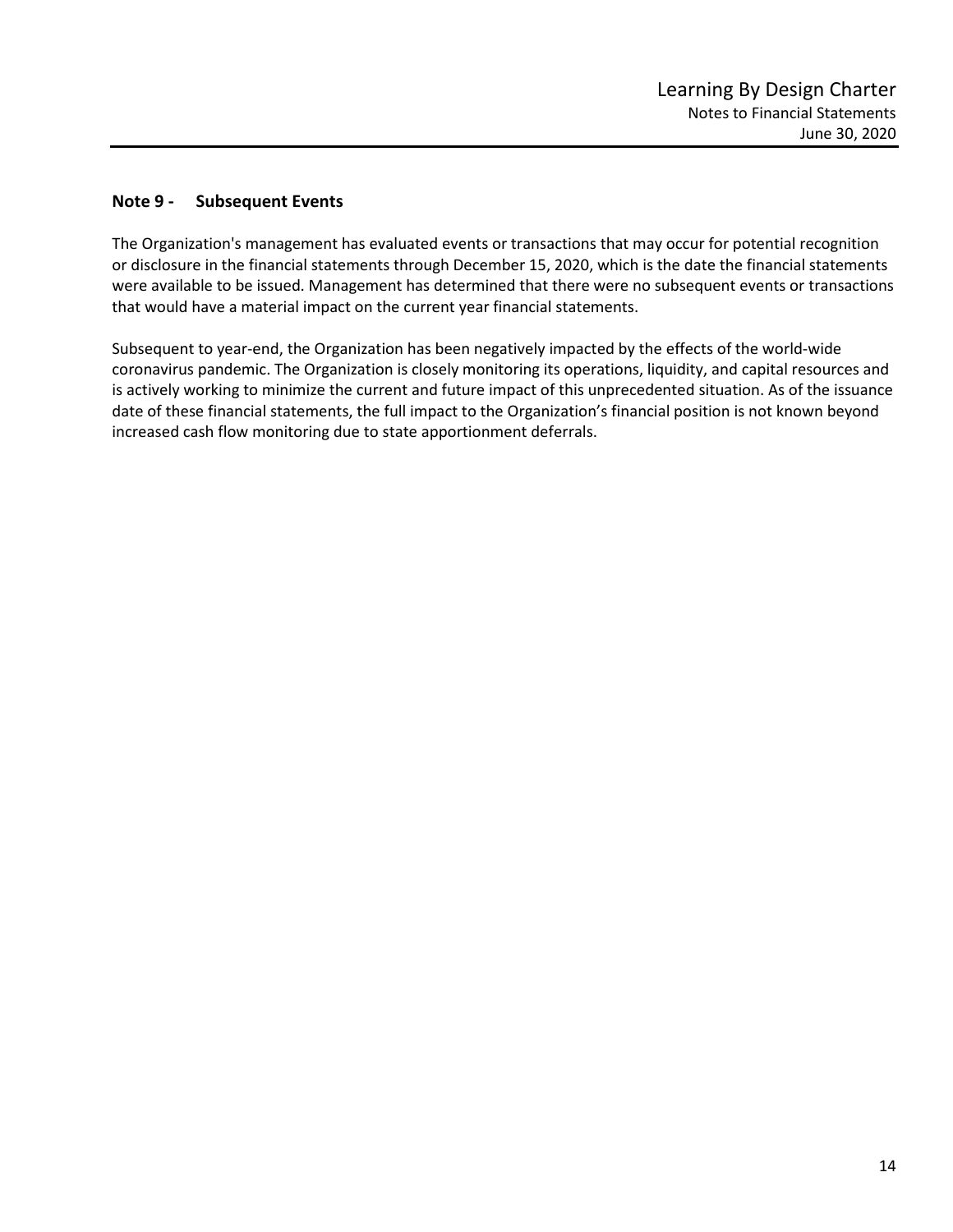

Supplementary Information June 30, 2020 Learning By Design Charter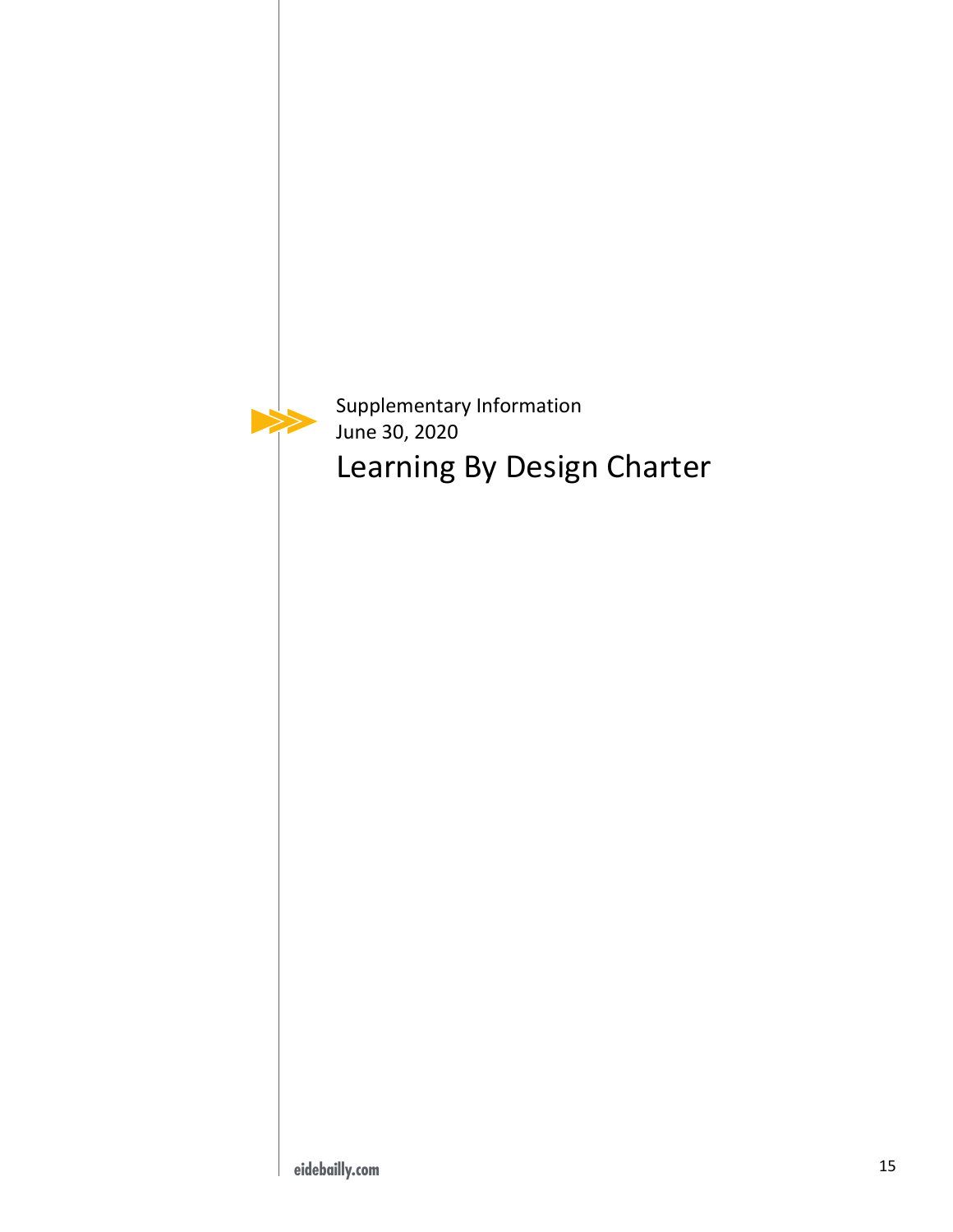# <span id="page-17-1"></span><span id="page-17-0"></span>**ORGANIZATION**

Learning By Design Charter (the Organization) (Charter Number 1959) was granted on February 6, 2018, by Los Angeles Unified School District. The Organization operates one school, grades kindergarten through fifth.

#### **GOVERNING BOARD**

| <b>MEMBER</b>          | <b>OFFICE</b> | <b>TERM EXPIRES</b> |
|------------------------|---------------|---------------------|
| Kinta Gates            | President     | August 29, 2022     |
| DeShawn Wynn           | Secretary     | August 29, 2022     |
| Farnaz Kaufman         | Treasurer     | December 10, 2022   |
| <b>Adrienne Gurley</b> | Member        | January 29, 2023    |
| Kweli Umoja            | Member        | February 26, 2023   |

### **ADMINISTRATION**

NAME TITLE

Charla Harris Executive Director/Founder/Principal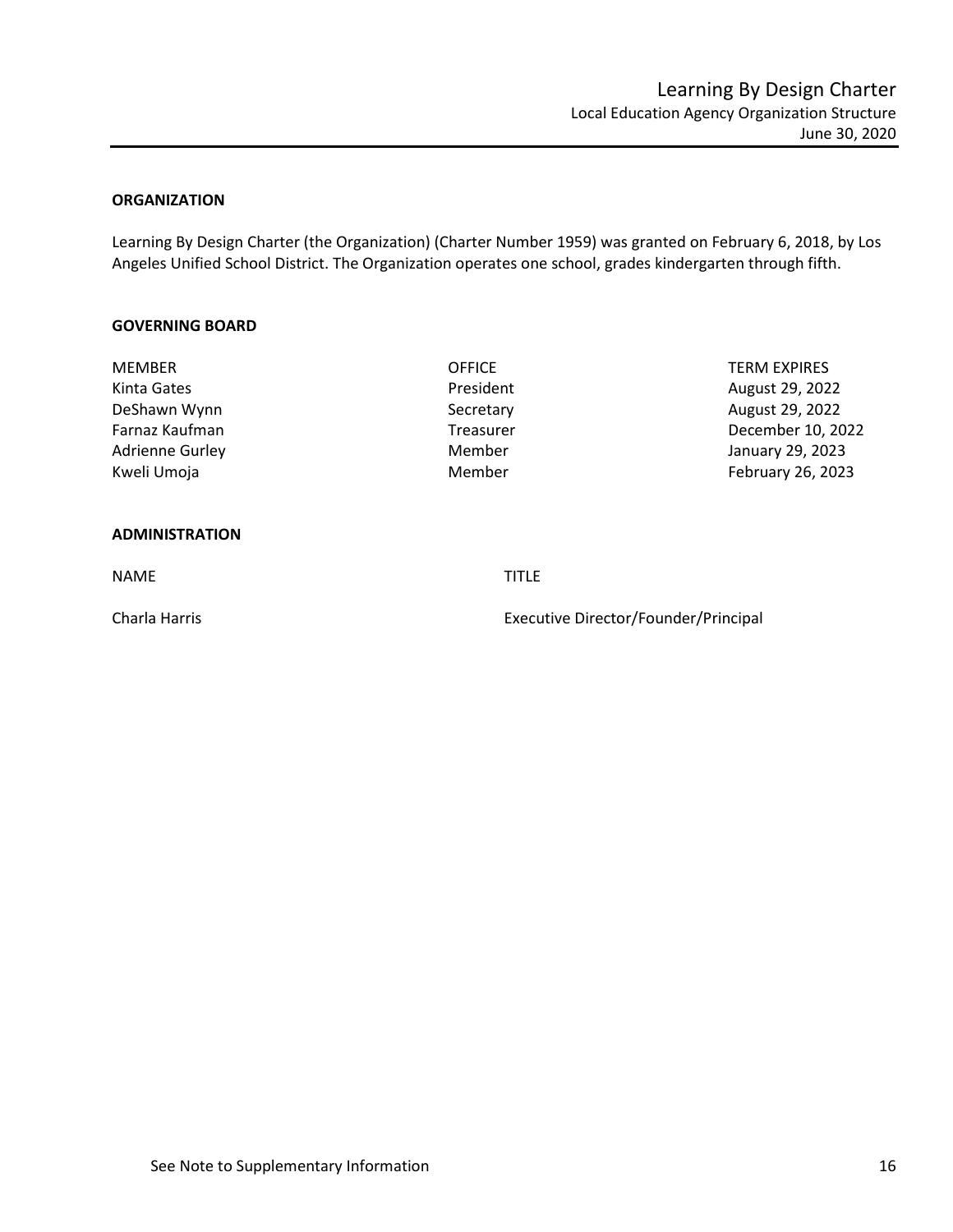<span id="page-18-0"></span>

|                                         | Second Period<br>Report<br>63539D44 | Annual<br>Report<br>4481F507 |
|-----------------------------------------|-------------------------------------|------------------------------|
| Regular ADA                             |                                     |                              |
| Transitional kindergarten through third | 82.37                               | 82.37                        |
| Fourth through fifth                    | 39.21                               | 39.21                        |
| <b>Total Regular ADA</b>                | 121.58                              | 121.58                       |
| Classroom Based ADA                     |                                     |                              |
| Transitional kindergarten through third | 82.02                               | 82.02                        |
| Fourth through fifth                    | 39.21                               | 39.21                        |
| <b>Total Classroom Based ADA</b>        | 121.23                              | 121.23                       |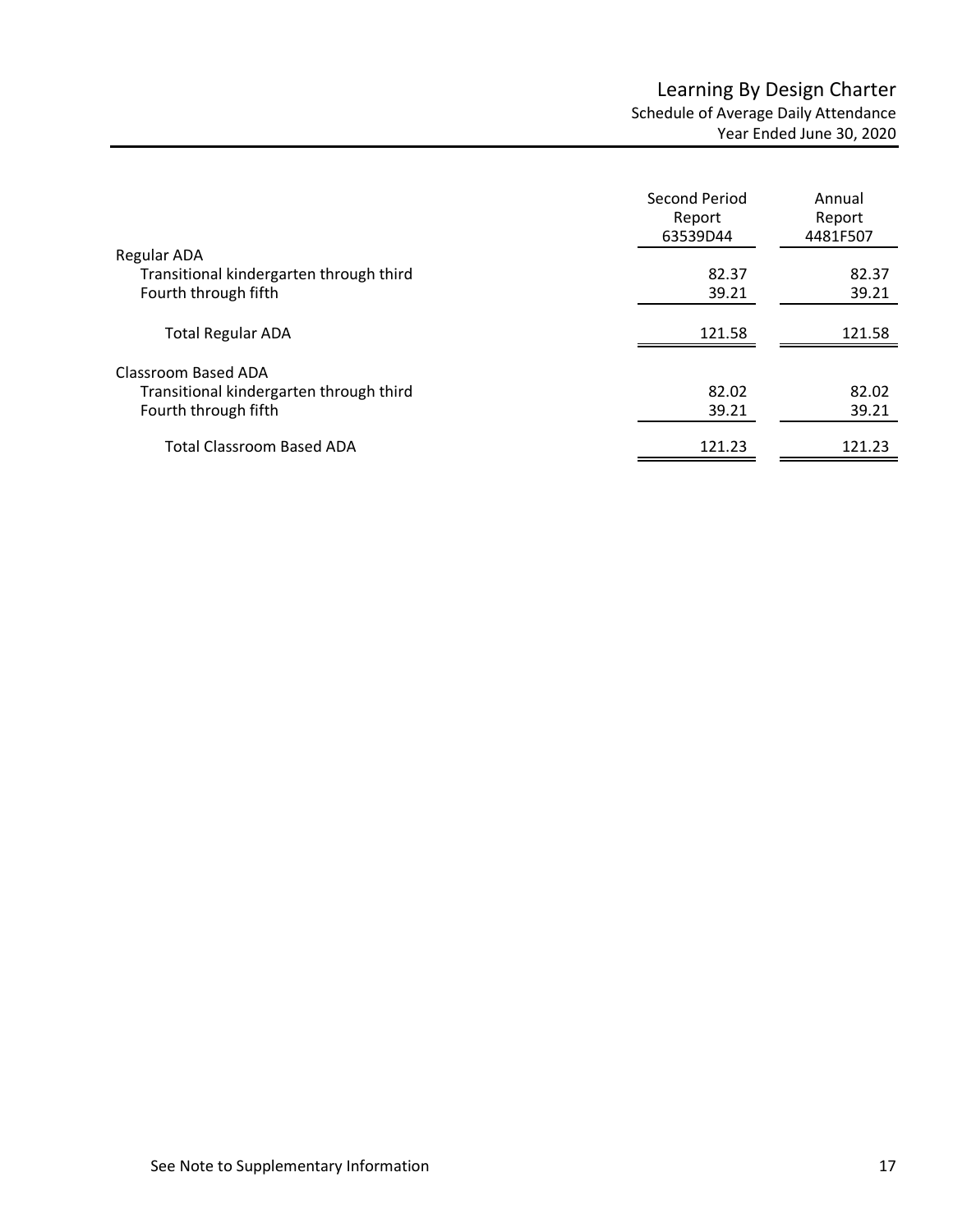<span id="page-19-0"></span>

|                                | 1986-1987                     | 2019-2020                | Number of Days          |                        |                      |
|--------------------------------|-------------------------------|--------------------------|-------------------------|------------------------|----------------------|
| Grade Level                    | <b>Minutes</b><br>Requirement | Actual<br><b>Minutes</b> | Traditional<br>Calendar | Multitrack<br>Calendar | Status               |
| Kindergarten<br>Grades $1 - 3$ | 36,000<br>50,400              | 57,500                   | 180                     | N/A                    | Complied             |
| Grade 1                        |                               | 57,500                   | 180                     | N/A                    | Complied             |
| Grade 2<br>Grade 3             |                               | 58,400<br>58,400         | 180<br>180              | N/A<br>N/A             | Complied<br>Complied |
| Grades 4 - 5                   | 54,000                        |                          |                         |                        |                      |
| Grade 4<br>Grade 5             |                               | 58,400<br>58,400         | 180<br>180              | N/A<br>N/A             | Complied<br>Complied |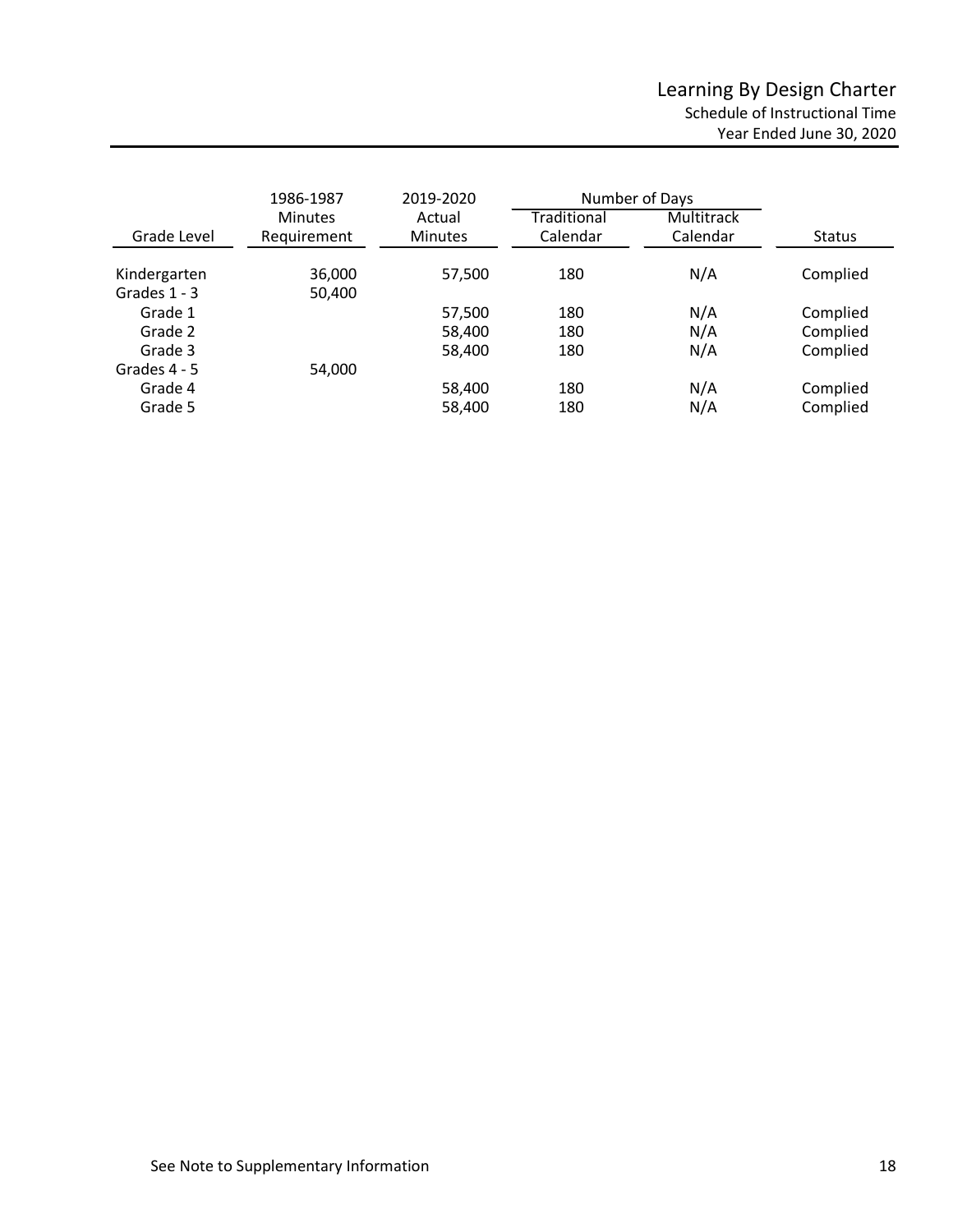<span id="page-20-0"></span>There were no adjustments to the Unaudited Actual Financial Report, which required reconciliation to the audited financial statements at June 30, 2020.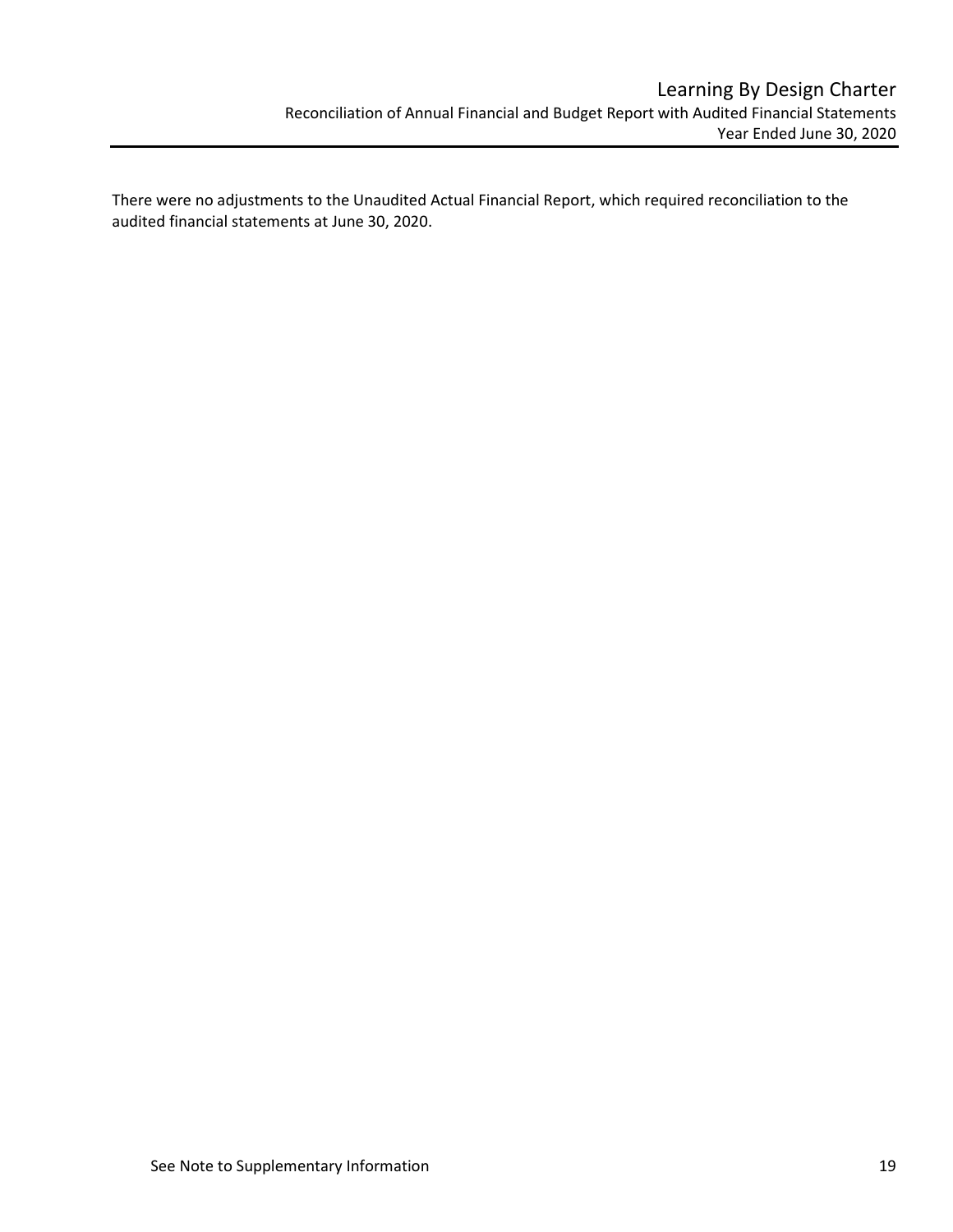# <span id="page-21-0"></span>**Note 1 - Purpose of Supplementary Schedules**

### **Local Education Agency Organization Structure**

This schedule provides information about the Organization's operations, members of the governing board, and members of the administration.

### **Schedule of Average Daily Attendance**

Average daily attendance (ADA) is a measurement of the number of pupils attending classes of the Organization. The purpose of attendance accounting from a fiscal standpoint is to provide the basis on which apportionments of State funds are made to local education agencies. This schedule provides information regarding the attendance of students at the Organization.

### **Schedule of Instructional Time**

This schedule presents information on the amount of instructional time offered by the Organization and whether the Organization complied with the provisions of *Education Code* Sections 47612 and 47612.5, if applicable.

The Organization must maintain their instructional minutes at the 1986-87 requirements, as required by *Education Code* Section 47612.5.

Due to school closures caused by COVID‐19, the Organization filed the COVID‐19 School Closure Certification certifying that schools were closed for 58 days due to the pandemic. As a result, the Organization received credit for these 58 days in meeting the annual instructional days requirement. In addition, planned minutes covered by the COVID-19 School Certification were included in the Actual Minutes column but were not actually offered due to the COVID-19 school closure.

#### **Reconciliation of Annual Financial Report with Audited Financial Statements**

This schedule provides the information necessary to reconcile the net assets reported on the unaudited actual financial report to the audited financial statements.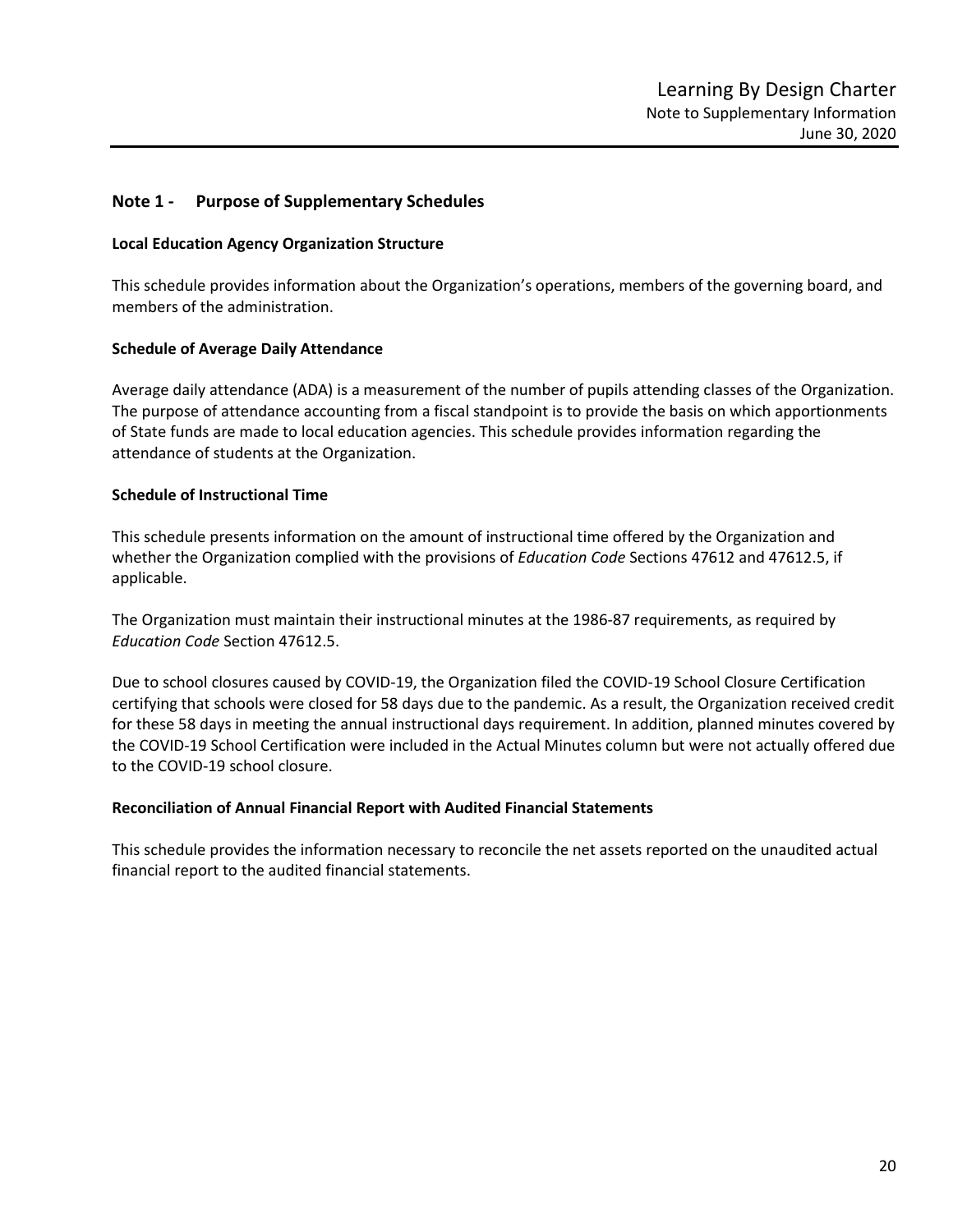

Independent Auditor's Reports June 30, 2020 Learning By Design Charter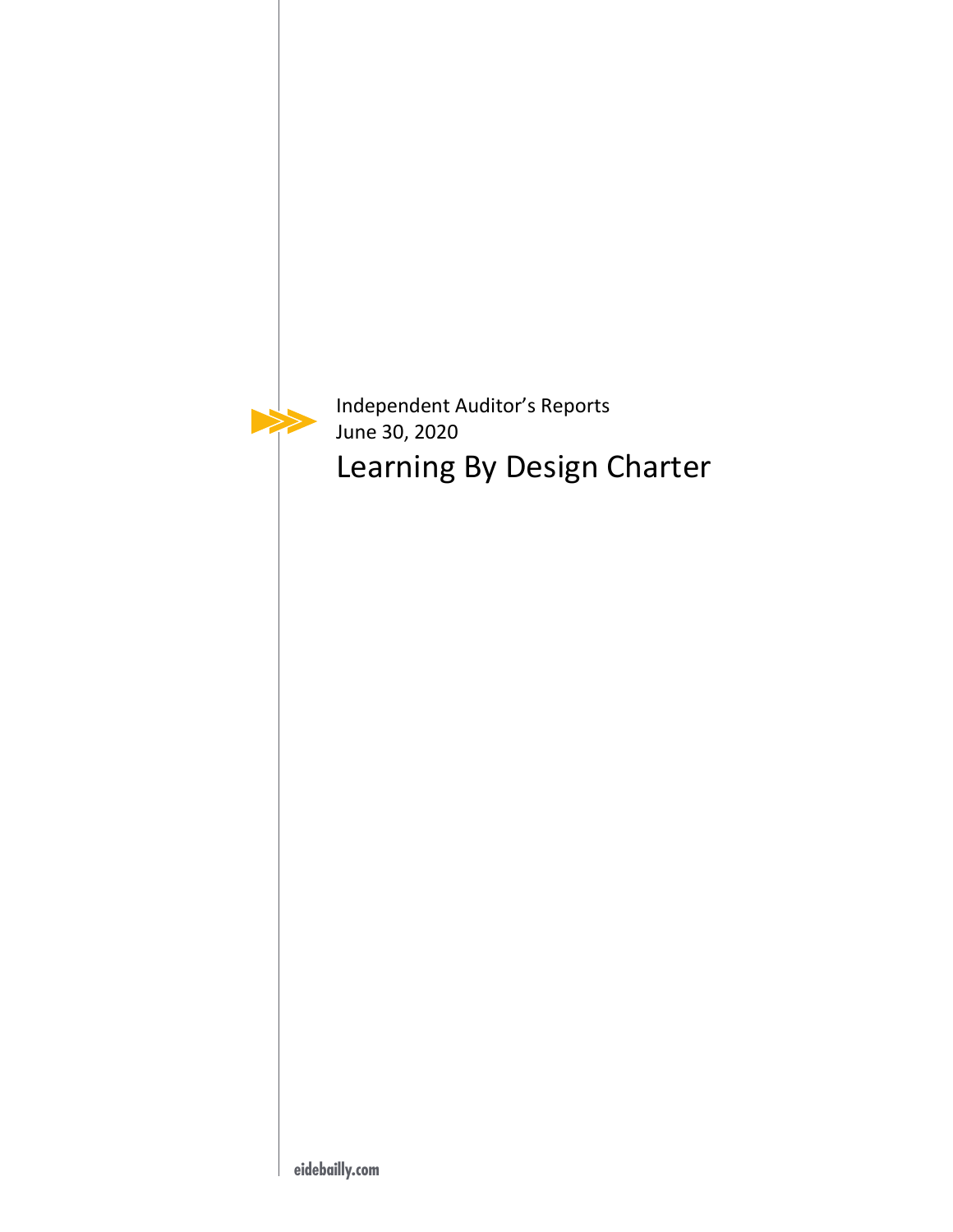

**CPAs & BUSINESS ADVISORS** 

# <span id="page-23-1"></span><span id="page-23-0"></span>**Independent Auditor's Report on Internal Control over Financial Reporting and on Compliance and Other Matters Based on an Audit of Financial Statements Performed in Accordance with** *Government Auditing Standards*

Governing Board Learning By Design Charter Los Angeles, California

We have audited, in accordance with the auditing standards generally accepted in the United States of America and the standards applicable to financial audits contained in *Government Auditing Standards* issued by the Comptroller General of the United States, the financial statements of Learning By Design Charter (the Organization) which comprise the statement of financial position as of June 30, 2020, and the related statement of activities, functional expenses, and cash flows for the year then ended, and the related notes to the financial statements, and have issued our report thereon dated December 15, 2020.

# **Internal Control over Financial Reporting**

In planning and performing our audit of the financial statements, we considered the Organization's internal control over financial reporting (internal control) as a basis for designing audit procedures that are appropriate in the circumstances for the purpose of expressing our opinion on the financial statements, but not for the purpose of expressing an opinion on the effectiveness of the Organization's internal control. Accordingly, we do not express an opinion on the effectiveness of the Organization's internal control.

A *deficiency in internal control* exists when the design or operation of a control does not allow management or employees, in the normal course of performing their assigned functions, to prevent, or detect and correct, misstatements on a timely basis. A *material weakness* is a deficiency, or a combination of deficiencies, in internal control, such that there is a reasonable possibility that a material misstatement of the Organization's financial statements will not be prevented or detected and corrected on a timely basis. A *significant deficiency* is a deficiency, or a combination of deficiencies, in internal control that is less severe than a material weakness, yet important enough to merit attention by those charged with governance.

Our consideration of internal control was for the limited purpose described in the first paragraph of this section and was not designed to identify all deficiencies in internal control that might be material weaknesses or significant deficiencies. Given these limitations, during our audit we did not identify any deficiencies in internal control that we consider to be material weaknesses. However, material weaknesses may exist that have not been identified.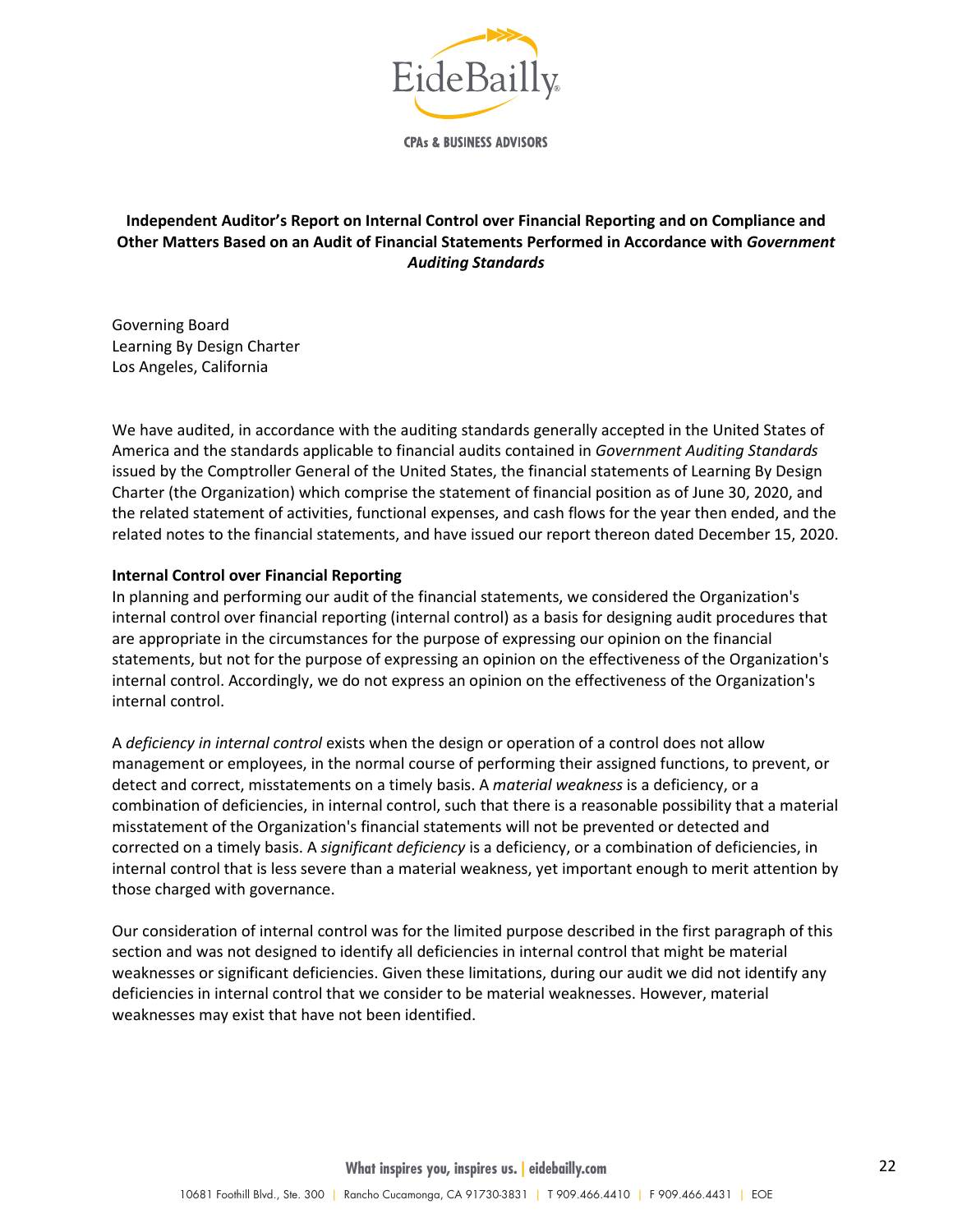### **Compliance and Other Matters**

As part of obtaining reasonable assurance about whether the Organization's financial statements are free from material misstatement, we performed tests of its compliance with certain provisions of laws, regulations, contracts, and grant agreements, noncompliance with which could have a direct and material effect on the financial statements. However, providing an opinion on compliance with those provisions was not an objective of our audit, and accordingly, we do not express such an opinion. The results of our tests disclosed no instances of noncompliance or other matters that are required to be reported under *Government Auditing Standards*.

### **Purpose of this Report**

The purpose of this report is solely to describe the scope of our testing of internal control and compliance and the results of that testing, and not to provide an opinion on the effectiveness of the Organization's internal control or on compliance. This report is an integral part of an audit performed in accordance with *Government Auditing Standards* in considering the Organization's internal control and compliance. Accordingly, this communication is not suitable for any other purpose.

Gide Sailly LLP

Rancho Cucamonga, California December 15, 2020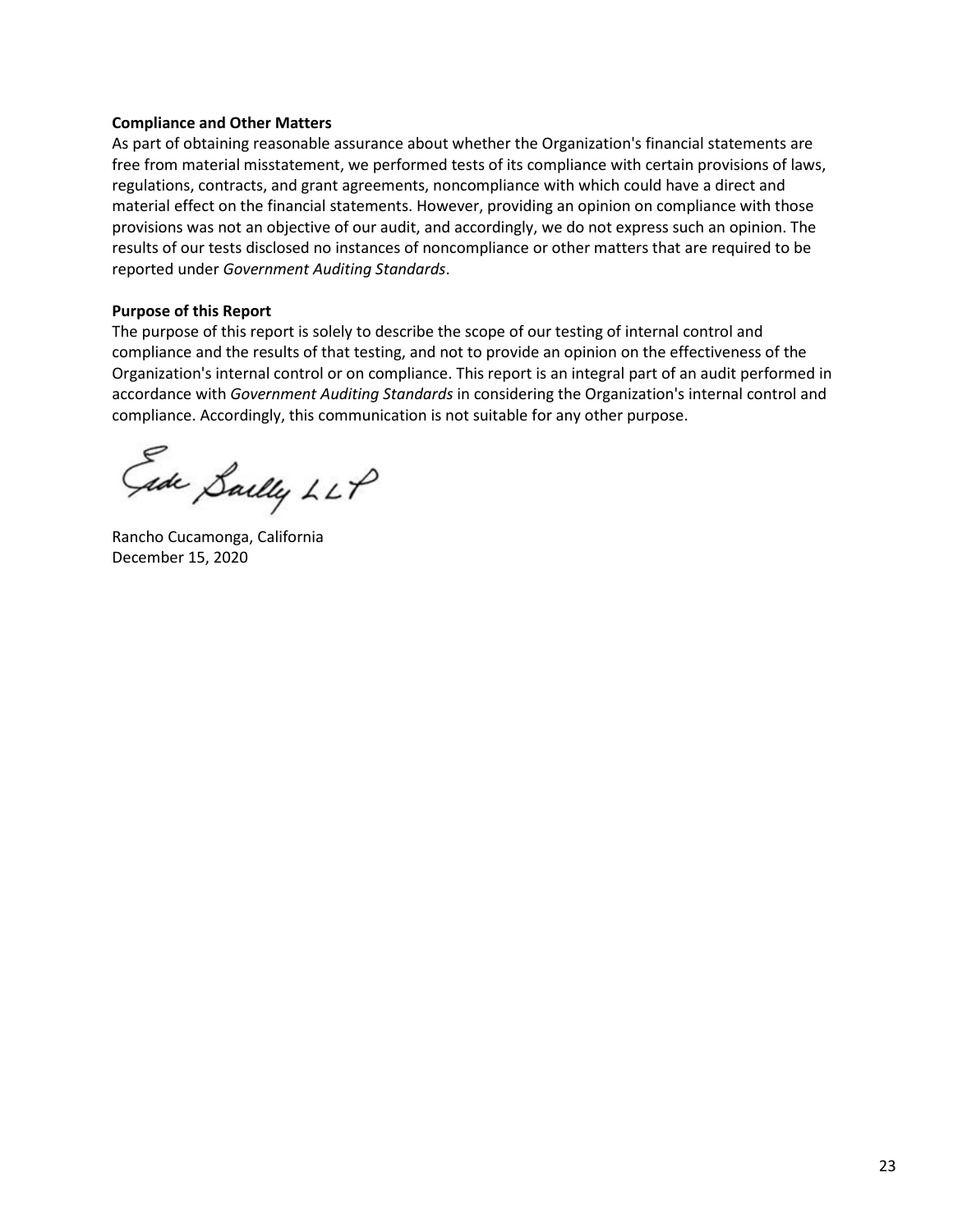

**CPAs & BUSINESS ADVISORS** 

### **Independent Auditor's Report on State Compliance**

<span id="page-25-0"></span>Governing Board Learning By Design Charter Los Angeles, California

#### **Report on State Compliance**

We have audited Learning By Design Charter's (the Organization) compliance with the types of compliance requirements described in the *2019-2020 Guide for Annual Audits of K-12 Local Education Agencies and State Compliance Reporting* applicable to the state laws and regulations listed in the table below for the year ended June 30, 2020.

### **Management's Responsibility**

Management is responsible for compliance with the state laws and regulations as identified in the table below.

### **Auditor's Responsibility**

Our responsibility is to express an opinion on the Organization's compliance with state laws and regulations based on our audit of the types of compliance requirements referred to below. We conducted our audit in accordance with auditing standards generally accepted in the United States of America; the standards applicable to financial audits contained in *Government Auditing Standards*, issued by the Comptroller General of the United States; and the audit requirements of the *2019-2020 Guide for Annual Audits of K-12 Local Education Agencies and State Compliance Reporting*. Those standards require that we plan and perform the audit to obtain reasonable assurance about whether noncompliance with the compliance requirements listed below has occurred. An audit includes examining, on a test basis, evidence about the Organization's compliance with those requirements and performing such other procedures as we considered necessary in the circumstances.

We believe that our audit provides a reasonable basis for our opinion on state compliance. However, our audit does not provide a legal determination of the Organization's compliance.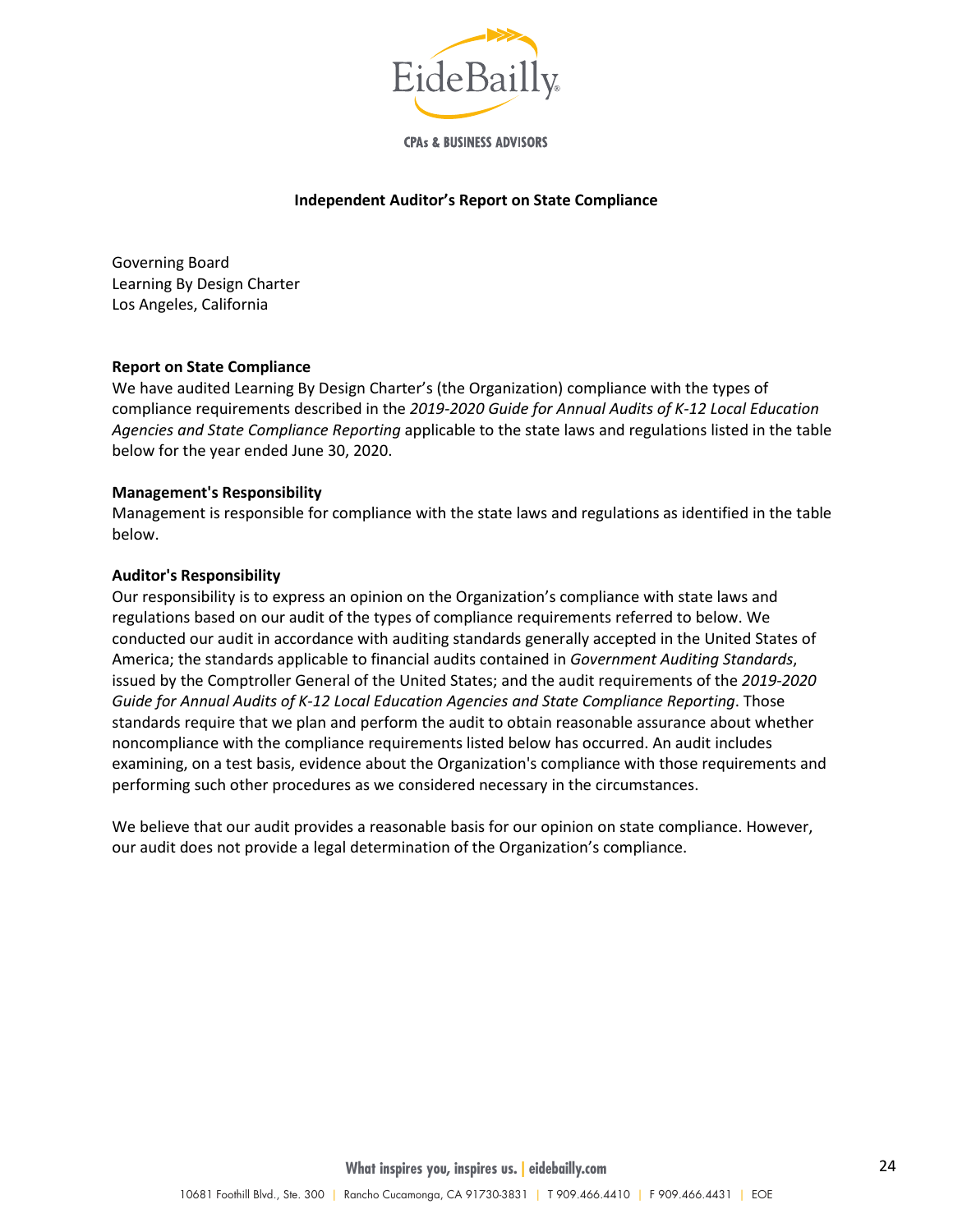### **Compliance Requirements Tested**

In connection with the audit referred to above, we selected and tested transactions and records to determine the Organization's compliance with the State laws and regulations applicable to the following items:

|                                                             | Procedures    |
|-------------------------------------------------------------|---------------|
|                                                             | Performed     |
| LOCAL EDUCATION AGENCIES OTHER THAN CHARTER SCHOOLS         |               |
| Attendance                                                  | No, see below |
| <b>Teacher Certification and Misassignments</b>             | No, see below |
| Kindergarten Continuance                                    | No, see below |
| Independent Study                                           | No, see below |
| <b>Continuation Education</b>                               | No, see below |
| <b>Instructional Time</b>                                   | No, see below |
| <b>Instructional Materials</b>                              | No, see below |
| Ratio of Administrative Employees to Teachers               | No, see below |
| <b>Classroom Teacher Salaries</b>                           | No, see below |
| Early Retirement Incentive                                  | No, see below |
| <b>Gann Limit Calculation</b>                               | No, see below |
| <b>School Accountability Report Card</b>                    | No, see below |
| Juvenile Court Schools                                      | No, see below |
| Middle or Early College High Schools                        | No, see below |
| K-3 Grade Span Adjustment                                   | No, see below |
| <b>Transportation Maintenance of Effort</b>                 | No, see below |
| Apprenticeship: Related and Supplemental Instruction        | No, see below |
| Comprehensive School Safety Plan                            | No, see below |
| District of Choice                                          | No, see below |
| SCHOOL DISTRICTS, COUNTY OFFICES OF EDUCATION, AND          |               |
| <b>CHARTER SCHOOLS</b>                                      |               |
| California Clean Energy Jobs Act                            | No, see below |
| After/Before School Education and Safety Program:           |               |
| <b>General Requirements</b>                                 | No, see below |
| After School                                                | No, see below |
| <b>Before School</b>                                        | No, see below |
| Proper Expenditure of Education Protection Account Funds    | Yes           |
| Unduplicated Local Control Funding Formula Pupil Counts     | Yes           |
| Local Control Accountability Plan                           | Yes           |
| Independent Study - Course Based                            | No, see below |
| <b>CHARTER SCHOOLS</b>                                      |               |
| Attendance                                                  | Yes           |
| Mode of Instruction                                         | Yes           |
| Nonclassroom-Based Instruction/Independent Study            | No, see below |
| Determination of Funding for Nonclassroom-Based Instruction | No, see below |
| Annual Instructional Minutes - Classroom Based              | Yes           |
| <b>Charter School Facility Grant Program</b>                | No, see below |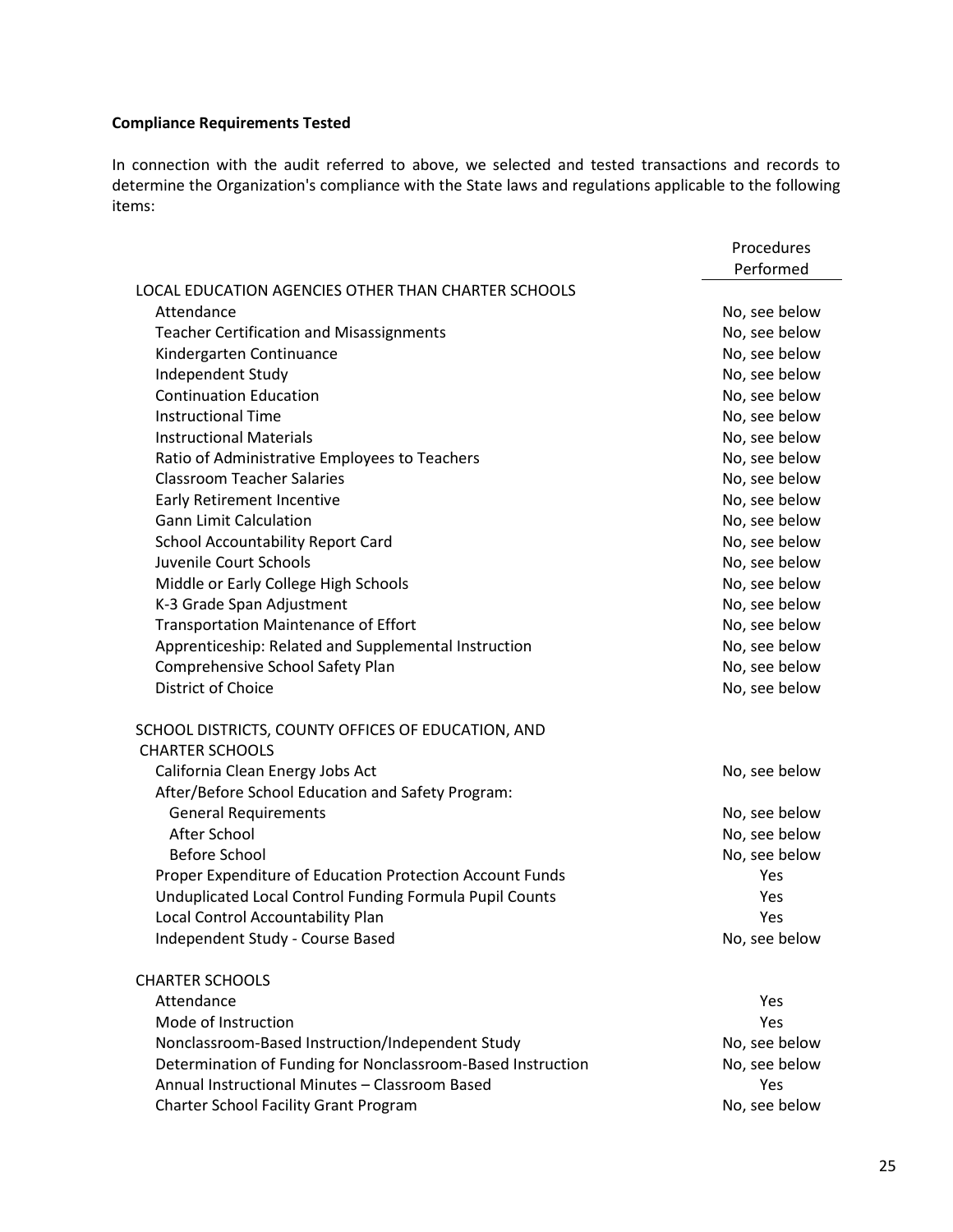Programs listed above for local education agencies are not applicable to charter schools; therefore, we did not perform any related procedures.

We did not perform California Clean Energy Jobs Act procedures because the Organization did not receive funding for this program.

We did not perform procedures for the After/Before School Education and Safety Program because the Organization does not offer the program.

The Organization does not offer an Independent Study - Course Based program; therefore, we did not perform any procedures related to the Independent Study - Course Based Program.

We did not perform procedures for the Nonclassroom-Based Instruction/Independent Study nor for Determination of Funding for Nonclassroom-Based Instruction because the Organization is classroombased.

We did not perform procedures for the Charter School Facility Grant Program because the Organization did not receive funding for this program.

### *Unmodified Opinion*

In our opinion, Learning By Design Charter complied with the laws and regulations of the state programs referred to above for the year ended June 30, 2020.

The purpose of this report on state compliance is solely to describe the results of our testing based on the requirements of the *2019-2020 Guide for Annual Audits of K-12 Local Education Agencies and State Compliance Reporting*. Accordingly, this report is not suitable for any other purpose.

Fede Sailly LLP

Rancho Cucamonga, California December 15, 2020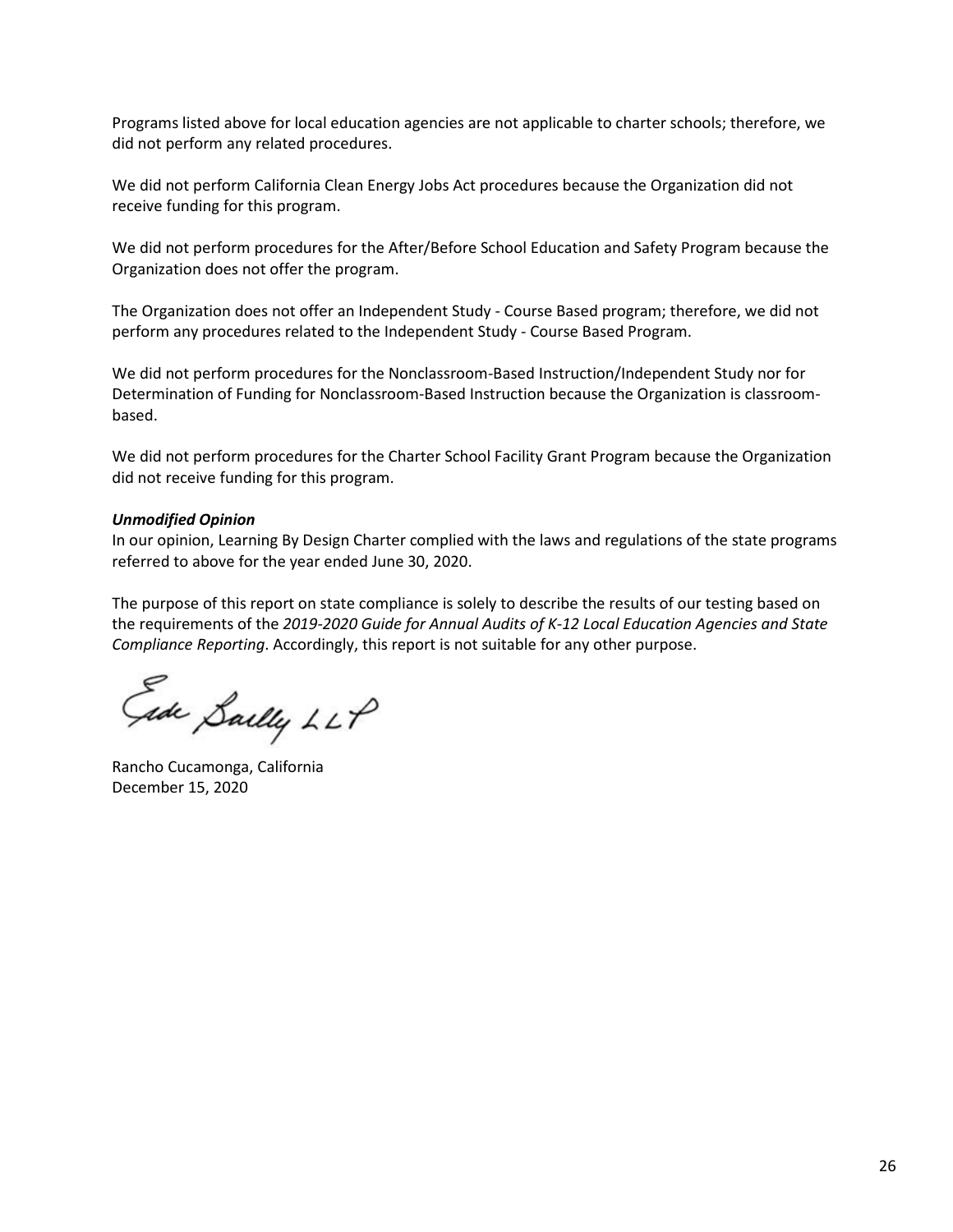# <span id="page-28-1"></span><span id="page-28-0"></span>**FINANCIAL STATEMENTS**

| Type of auditor's report issued                                                                                                    | Unmodified    |
|------------------------------------------------------------------------------------------------------------------------------------|---------------|
| Internal control over financial reporting:<br>Material weaknesses identified<br>Significant deficiencies identified not considered | No            |
| to be material weaknesses                                                                                                          | None Reported |
| Noncompliance material to financial statements noted?                                                                              | Nο            |
| <b>STATE COMPLIANCE</b>                                                                                                            |               |
| Type of auditor's report issued on compliance<br>for programs:                                                                     | Unmodified    |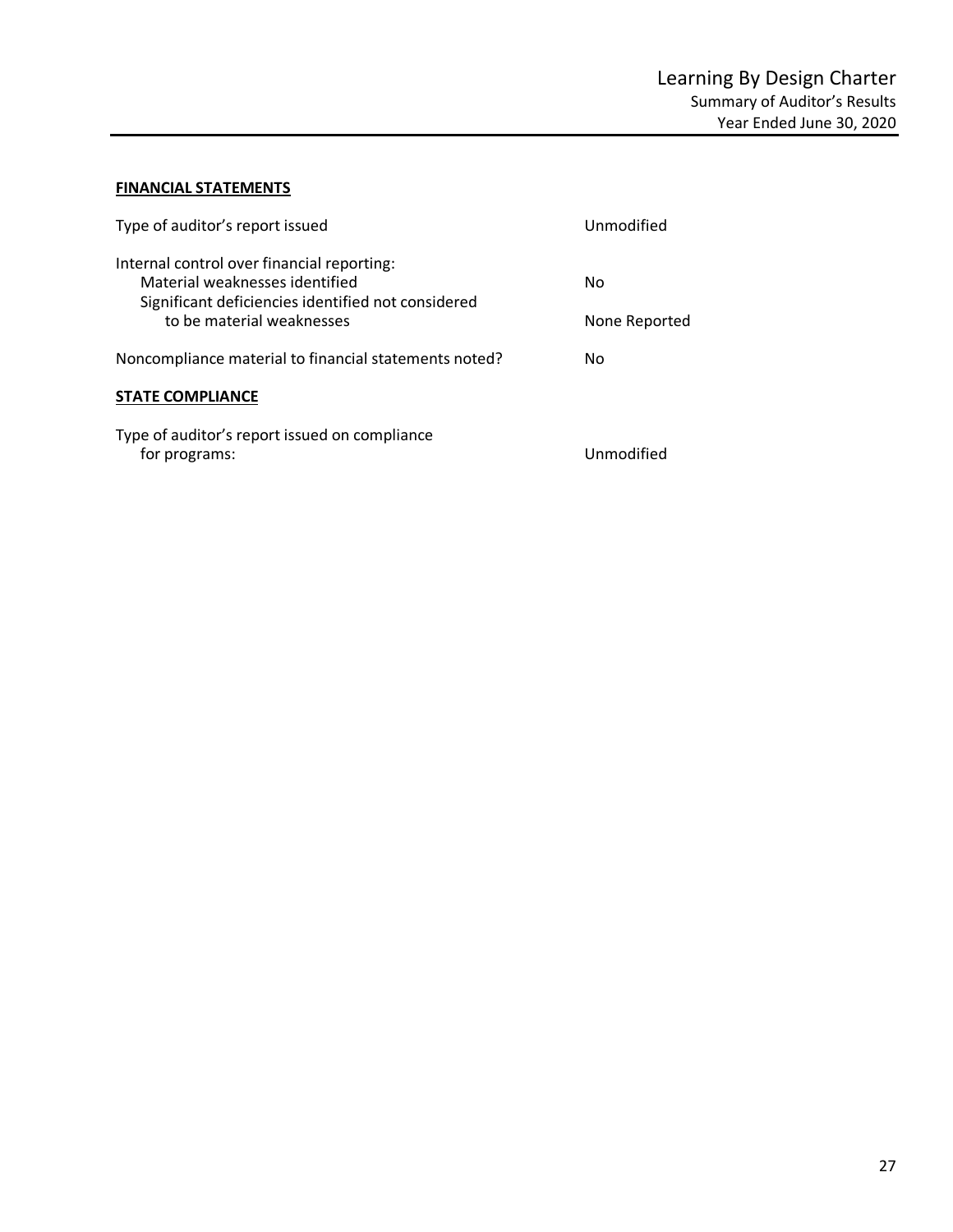<span id="page-29-0"></span>None reported.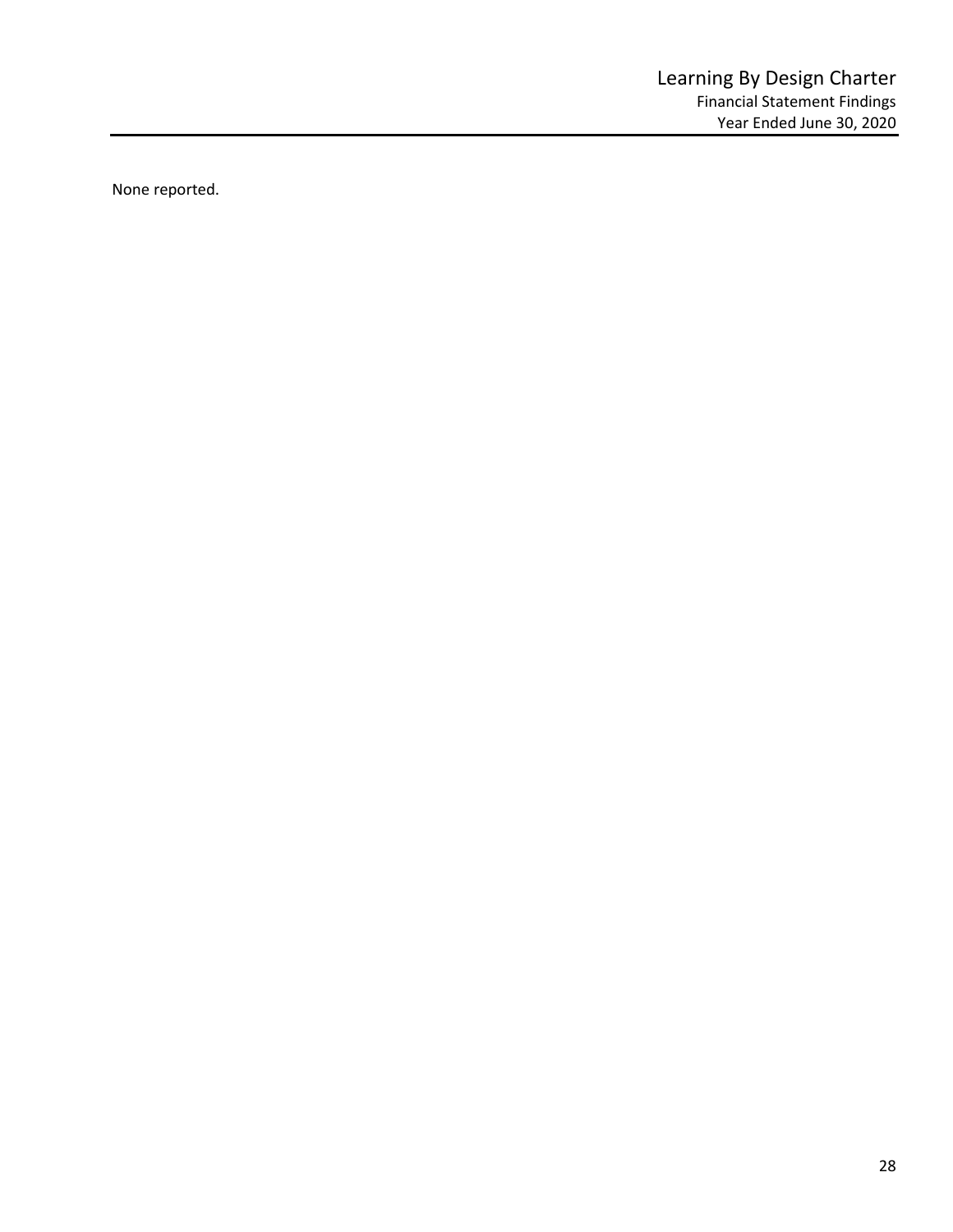<span id="page-30-0"></span>None reported.